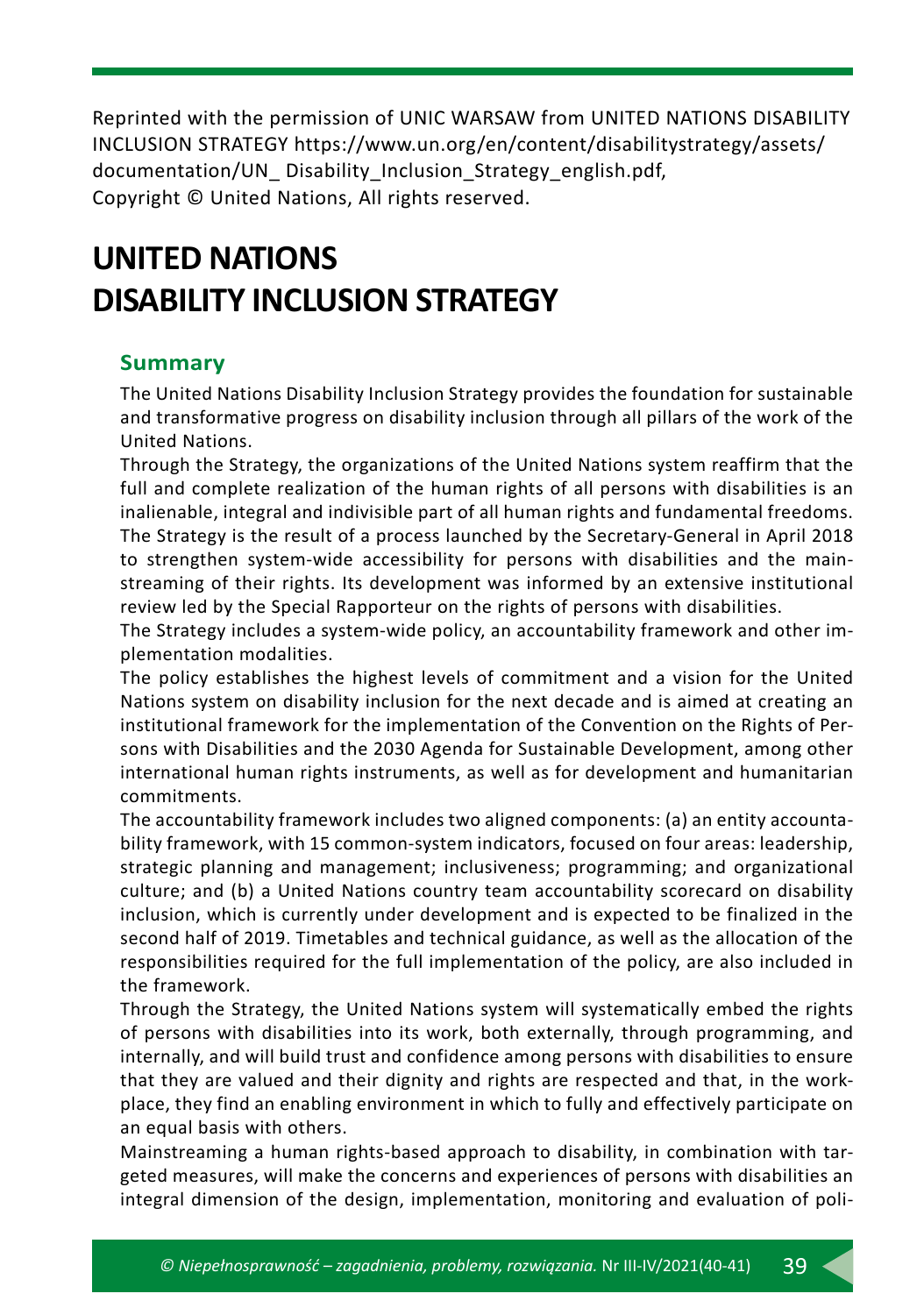cies and programmes in all political, economic and societal spheres so that persons with disabilities benefit equally. The ultimate goal is to achieve equality of outcomes and foster an inclusive culture within the United Nations system.

# **I. INTRODUCTION**

### **A. Background**

- 1. In April 2018, the Executive Committee established by the Secretary-General highlighted the urgent need for the United Nations system to improve its performance with regard to disability inclusion<sup>1</sup> in the context of supporting Member States to achieve the 2030 Agenda for Sustainable Development, leave no one behind and reach the furthest behind first in all United Nations pillars.
- 2. In this regard, through its decision 2018/20, the Executive Committee outlined the following tasks:
	- (a) The Executive Office of the Secretary-General should coordinate an institutional review of the United Nations system's current approach to mainstreaming disability into the Organization's operations;
	- (b) Building on existing work and the above-mentioned review, the sub working group of the Inter-Agency Support Group on the Convention on the Rights of Persons with Disabilities and the Department for General Assembly and Conference Management should develop a policy, action plan and accountability framework to strengthen system-wide accessibility and the mainstreaming of the rights of persons with disabilities across the Organization's operations.
- 3. Under the leadership of the Executive Office of the Secretary-General, the institutional review was conducted in July 2018 with the support of the Special Rapporteur on the rights of persons with disabilities. The key findings, which were considered fully when developing the United Nations Disability Inclusion Strategy, included the following:
	- (a) The United Nations system evidences good practices in mainstreaming disability inclusion, which demonstrates t hat the system has the capacity to improve its performance; however, the good practices are not systematic;
	- (b) Gaps clearly exist in mainstreaming disability inclusion into all pillars of the United Nations system at all levels, demonstrating a lack of coherent and comprehensive approaches;
	- (c) While several United Nations entities have relevant and specific responsibil-

 $1$  The term "disability inclusion" refers to the meaningful participation of persons with disabilities in all their diversity, the promotion and mainstreaming of their rights into the work of the Organization, the development of disability-specific programmes and the consideration of disability-related perspectives, in compliance with the Convention on the Rights of Persons with Disabilities. This requires the development and implementation of a consistent and systematic approach to disability inclusion in all areas of operations and programming, internally and externally. See annex I for definitions of key terms.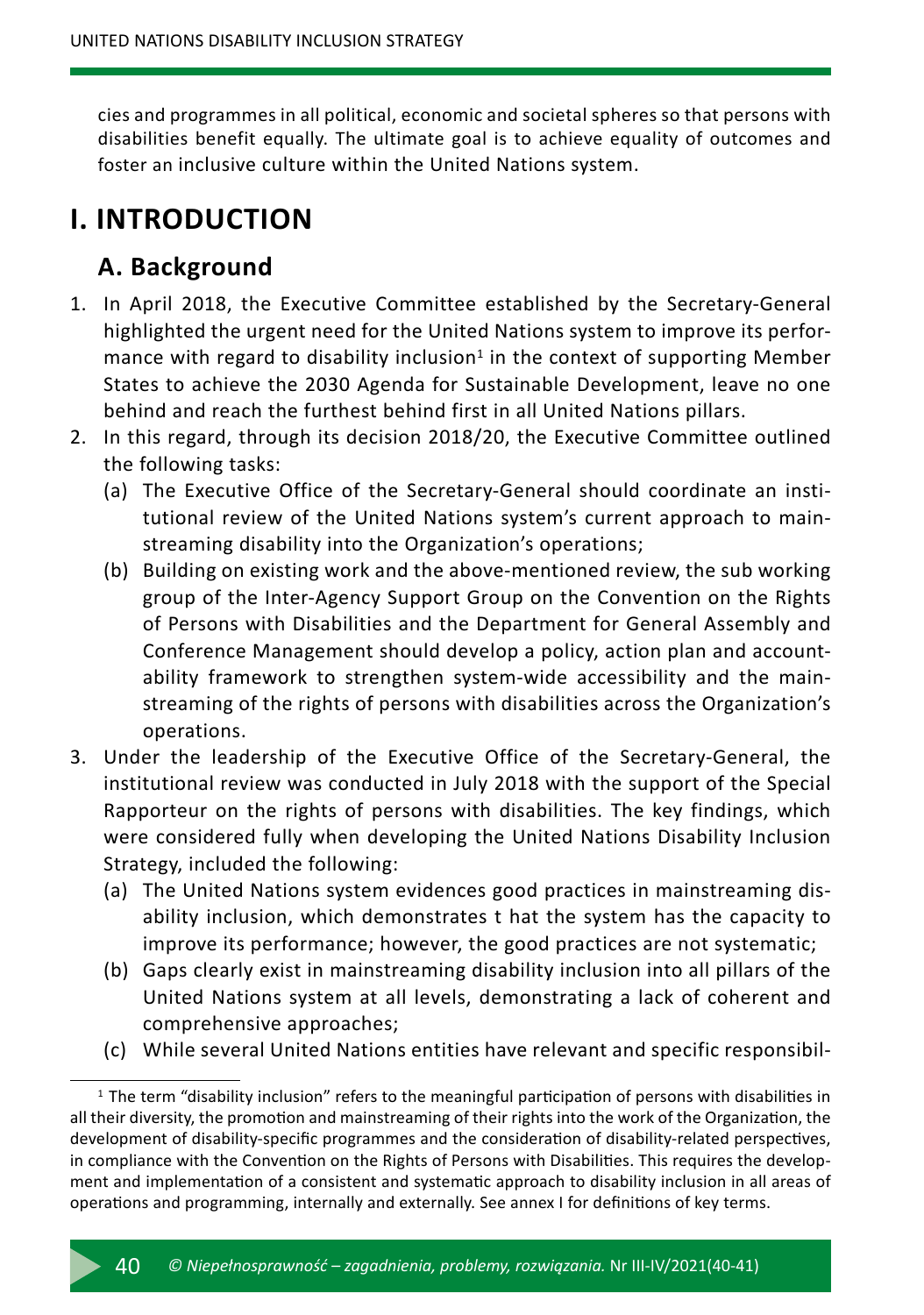ities for mainstreaming disability inclusion, no single entity has the dedicated capacity and authority to actively coordinate, support and track progress.

- 4. At the meeting of the Senior Management Group of the Secretary-General of 6 December 2018, the outcomes of the institutional review were considered, and it was concluded that there was wide consensus on:
	- (a) the need of the United Nations pillars to mainstream disability inclusion into everything that they do; and
	- (b) the need to thoroughly address the review's findings through the system-wide approach to the policy, action plan and accountability framework.
- 5. The Secretary-General requested the United Nations Department of Management Strategy, Policy and Compliance, jointly with the High-level Committee on Management, to look into the internal tools needed to mainstream the recommendations resulting from the review.
- 6. The United Nations Disability Inclusion Strategy will play a key role in enabling the United Nations system to support Member States in their achievement of the Sustainable Development Goals and the implementation of the Convention on the Rights of Persons with Disabilities, the Agenda for Humanity and the Sendai Framework for Disaster Risk Reduction 2015–2030, among other international human rights instruments, as well as development and humanitarian commitments.

## **B. Objectives of the United Nations Disability Inclusion Strategy**

7. The United Nations Disability Inclusion Strategy, through its policy and accountability framework, is a comprehensive strategy for ensuring that the United Nations system is fit for purpose in relation to disability inclusion. It provides a foundation for sustainable and transformative change towards disability inclusion throughout all pillars of the Organization's work. The current Strategy will be implemented for five years, after which it will be reviewed and updated as necessary.

### **C. Policy and accountability framework**

- 8. The policy embodies the United Nations vision for disability inclusion and is a reaffirmation of a common commitment at the highest levels of the Organization. It sets out the areas and functions on which the United Nations will focus to realize the objective of achieving disability inclusion.
- 9. The accountability framework, which will track the implementation of the policy, will contain two aligned components, as set out below:
	- (a) An entity accountability framework with 15 common-system indicators, which are included in the present document, against which all United Nations entities will report annually. It focuses on the following four areas: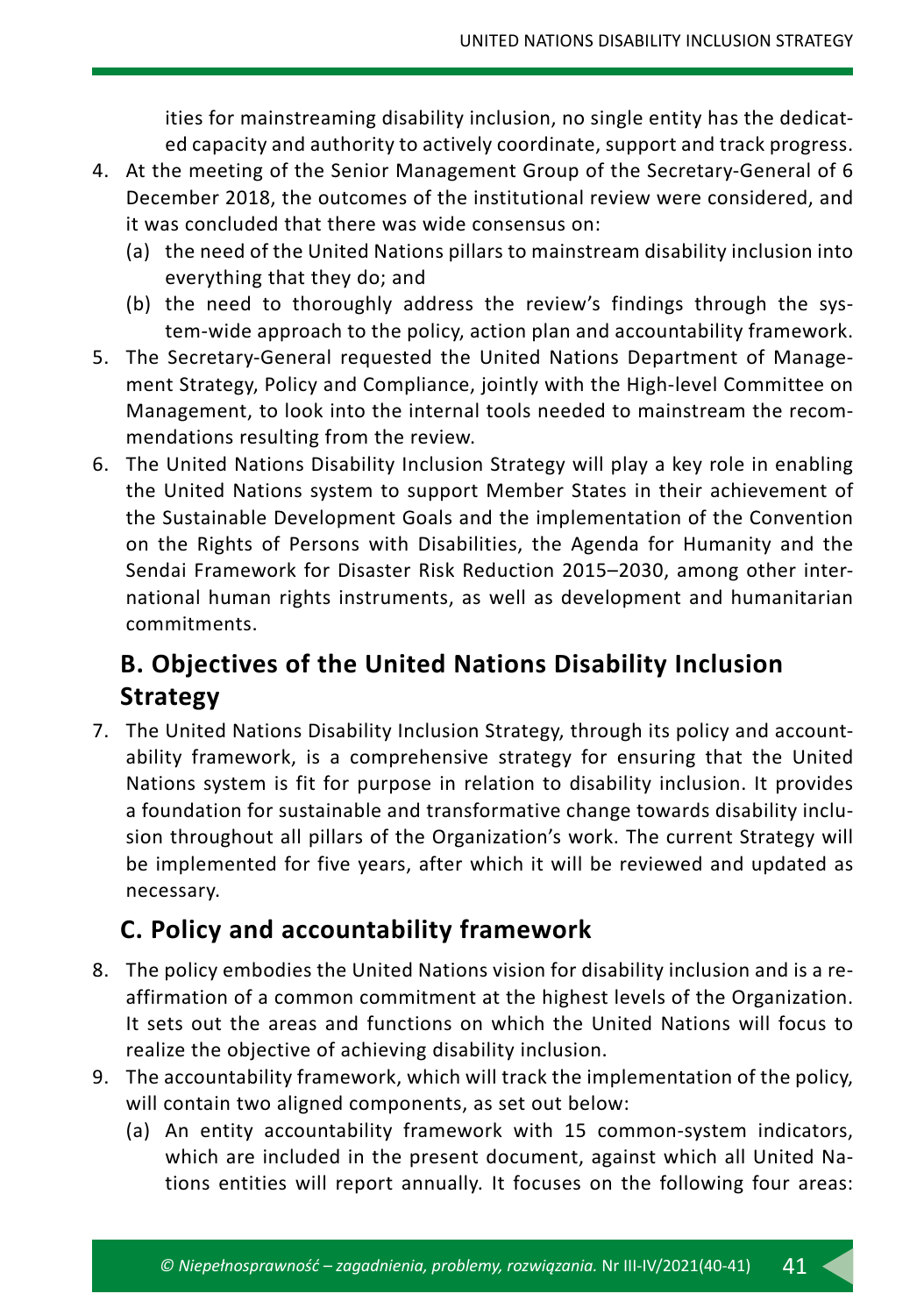leadership, strategic planning and management; inclusiveness; programming; and organizational culture;

- (b) A United Nations country team accountability scorecard on disability inclusion, with a focus on delivery at the country level and on joint programmes and processes, is currently under development and will undergo a validation process, to be carried out by a representative sample of United Nations country teams in the second half of 2019.
- 10. The present document also includes implementation modalities for the policy at the system-wide, interagency and individual entity levels. Annual system-wide reporting against the indicators in the framework will detail progress and facilitate reflection and remedial action plans at the system-wide and individual entity levels, as needed.

### **D. Process of development**

- 11. The development of the Strategy was led by the sub-working group on system-wide action of the Inter-Agency Support Group on the Convention on the Rights of Persons with Disabilities between October 2018 and March 2019.
- 12. The Strategy was developed through the intensive participation of nearly 60 United Nations entities, inter-agency networks and civil society organizations, as well as in consultation with Member States. The Strategy was validated through piloting/validation with 21 entities (see annex II for details).
- 13. The Strategy was modelled on the United Nations System-wide Action Plan on Gender Equality and the Empowerment of Women, which has been recognized by Member States as a pioneering accountability framework.

# **II. UNITED NATIONS SYSTEM-WIDE POLICY ON DISABILITY INCLUSION**

### **A. Preamble**

14. The organizations of the United Nations system commit, through the policy, to accelerating efforts to support the achievement of the inclusion of persons with disabilities and their human rights through the practical implementation of the globally agreed commitments contained in the United Nations treaties, conferences and summits and their follow-up, in particular the 2030 Agenda; the Sendai Framework; the Addis Ababa Action Agenda of the Third International Conference on Financing for Development; the United Nations Conference on Housing and Sustainable Urban Development (Habitat III); the multiple resolutions adopted by the General Assembly and the Human Rights Council; and the World Humanitarian Summit; as well as other agreements that may be adopted in the future.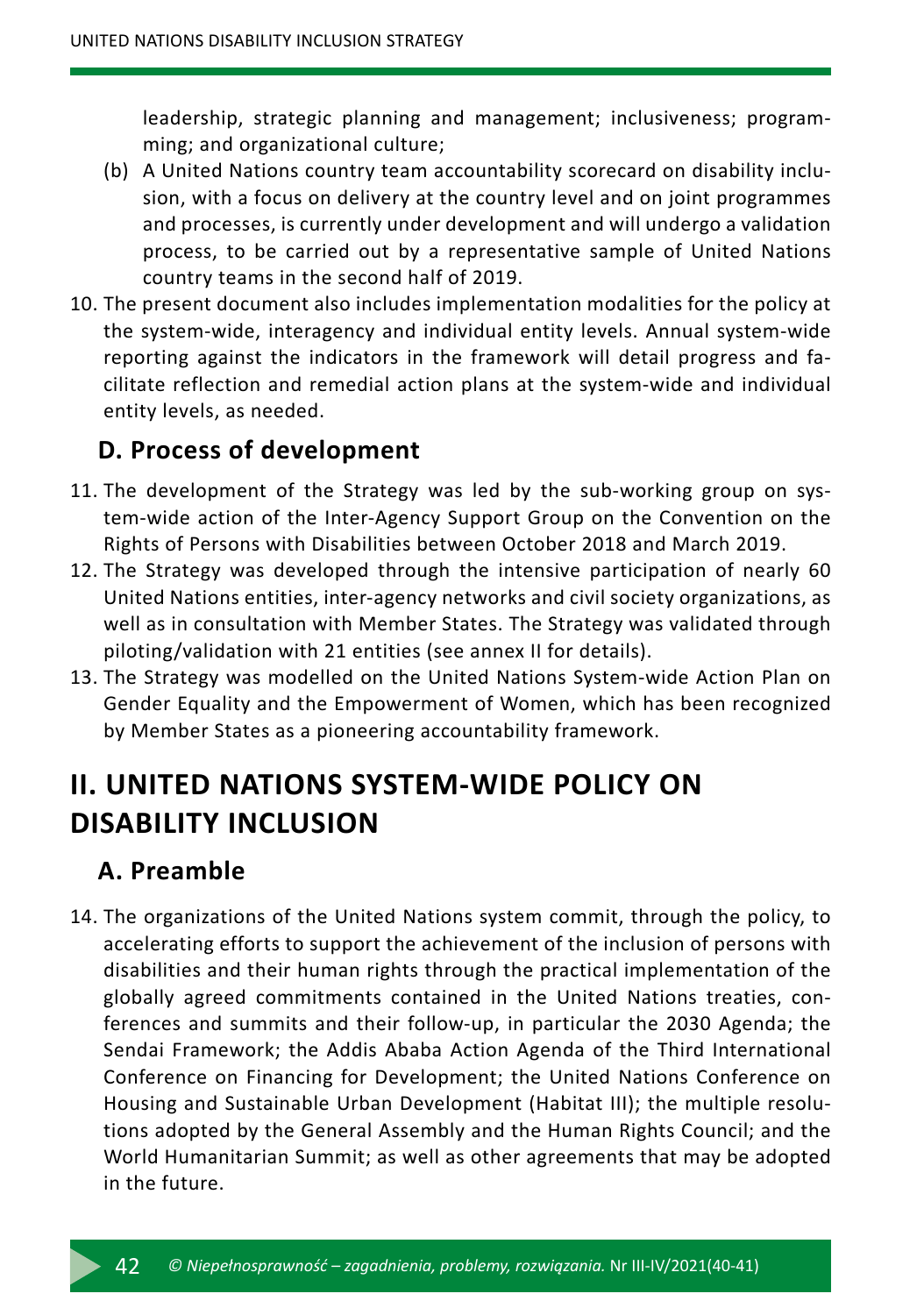- 15. The organizations of the United Nations system reaffirm that the full and complete realization of the human rights of all persons with disabilities is an inalienable, integral and indivisible part of all human rights and fundamental freedoms. This is consistent with the principles enshrined in the Charter of the United Nations, the Universal Declaration of Human Rights and other international human rights instruments, in particular the Convention on the Rights of Persons with Disabilities; the International Covenant on Economic, Social and Cultural Rights; the International Covenant on Civil and Political Rights; the Convention on the Rights of the Child; the Convention on the Elimination of All Forms of Discrimination against Women; and the International Convention on the Elimination of All Forms of Racial Discrimination, as well as applicable International Labour Organization conventions, and is essential for the advancement of development, human rights and peace and security.
- 16. The organizations recognize that human rights, peace and security and sustainable development for all can be enjoyed only if persons with disabilities in all their diversity are included in society on an equal basis with others and as both agents of change and beneficiaries of the outcomes of the work of the United Nations system. It is therefore imperative that disability inclusion be mainstreamed systematically into the work of all United Nations entities.

### **B. Policy statement**

- 17. The organizations of the United Nations system, individually and collectively, state their intention of and commitment to continuing to pursue the goals of inclusion and empowerment of persons with disabilities and their human rights, well-being and perspectives. The organizations will systematically embed the rights of persons with disabilities in the work of the United Nations both externally, through programming, and internally, and they will build trust and confidence among persons with disabilities to ensure that they are valued and their dignity and rights are respected and that, in the workplace, they find the workplace an enabling environment in which to fully and effectively participate on an equal basis with others.
- 18. Pursuant to the United Nations system leadership framework (CEB/2017/1, annex), the organizations commit to providing strong leadership in order to ensure that the human rights-based approach to disability is reflected in all organizational policies, programmes, practices and results.
- 19. The organizations are committed to using the complementary and comparative advantages of each United Nations entity, including through appropriate coordination mechanisms and joint programmes, to create an enabling environment, empower persons with disabilities and address exclusion and discrimination on the basis of disability in any form, including multiple and intersecting discrimination and discrimination by association, including against staff who have dependants with disabilities.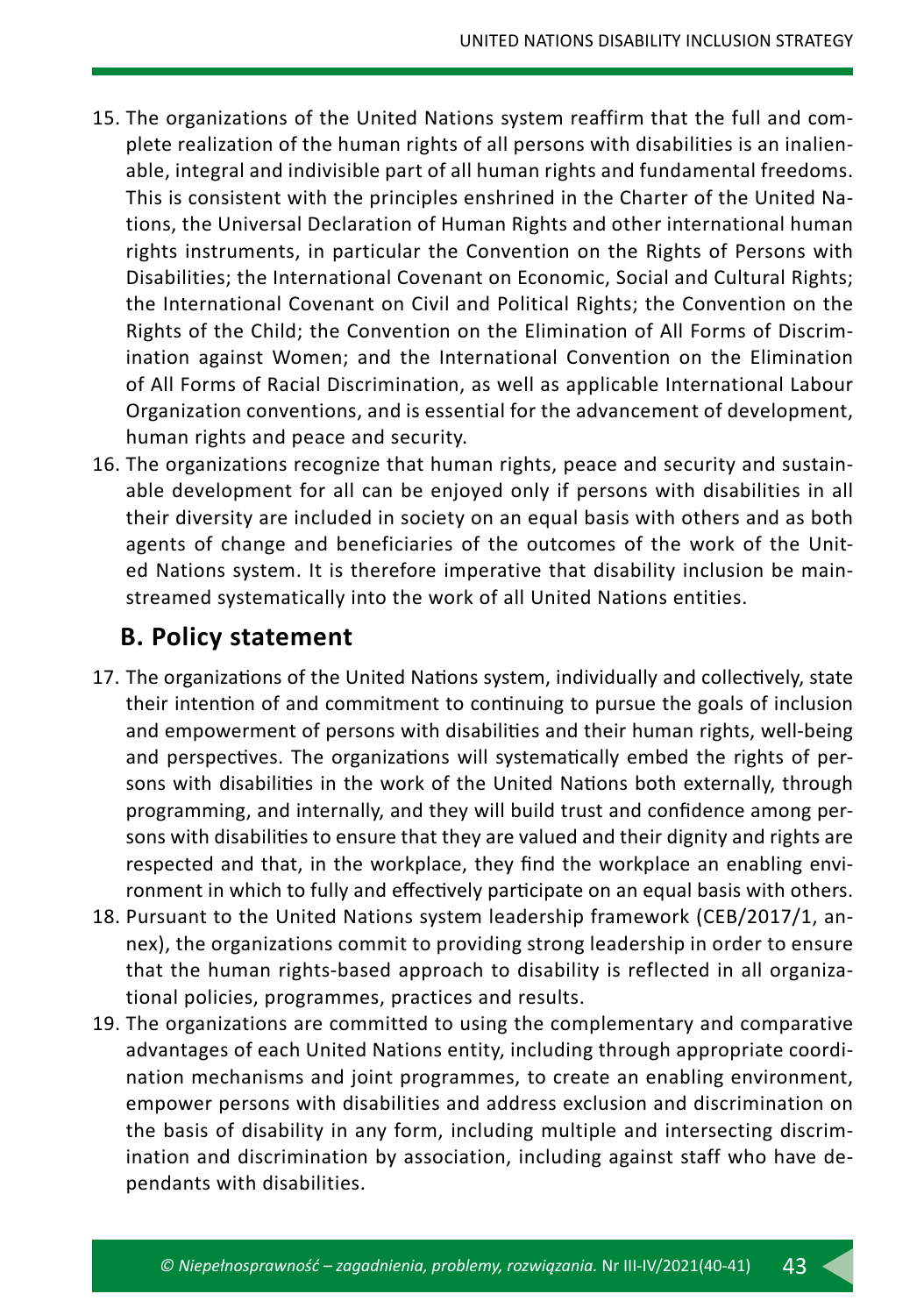- 20. The organizations will accelerate efforts to achieve the goal of the empowered, progressive and substantially increased representation of persons with disabilities in all their diversity among all categories of United Nations employees, in particular at the decision-making levels.
- 21. The organizations will employ, share and learn from the diversity of experiences, expertise and cultures within the United Nations system as a source of inspiration and creativity in order to achieve a strong partnership among organizations in a collective ndeavour to advance the common objective of promoting and ensuring the inclusion and empowerment of persons with disabilities and their human rights in their work.

#### **C. Strategy**

- 22. Mainstreaming, in combination with targeted measures, is the key strategy for achieving the inclusion and empowerment of persons with disabilities and their human rights. Mainstreaming a human rightsbased approach to disability is the process of ensuring that the rights of persons with disabilities are embedded into the Organization's work, ensuring their meaningful participation and assessing the implications for persons with disabilities of any policies or programmes. It is also a way to make the concerns and experiences of persons with disabilities an integral dimension of the design, implementation, monitoring and evaluation of policies and programmes in all political, economic and societal spheres, so that persons with disabilities benefit equally and inequality is not perpetuated. The ultimate goal is to achieve equality of outcomes and foster an inclusive culture within the United Nations system.
- 23. The organizations will take an intersectional approach to addressing the structural and dynamic consequences of the interaction between multiple and intersecting forms of discrimination, including by taking into consideration all conditions that can create a substantively distinct life experience for persons with disabilities, based on factors such as sex, age, gender identity, religion, race, ethnicity, class and other grounds.
- 24. A United Nations system-wide accountability framework for the implementation of the policy, on which the entire system will report, is essential to make operational the strategy of inclusion of persons with disabilities and their human rights. The system-wide accountability framework will include the indicators, timetables, technical guidance and allocation of responsibilities required for the full implementation of the policy. This will facilitate system-wide planning to determine the comparative advantages of the United Nations and individual entities and reduce duplication; the assessment of progress and gaps at all levels of the Organization's work on the inclusion and empowerment of persons with disabilities and their human rights, well-being and perspectives, in policy areas and at the international, regional and country levels; and the tracking of indi-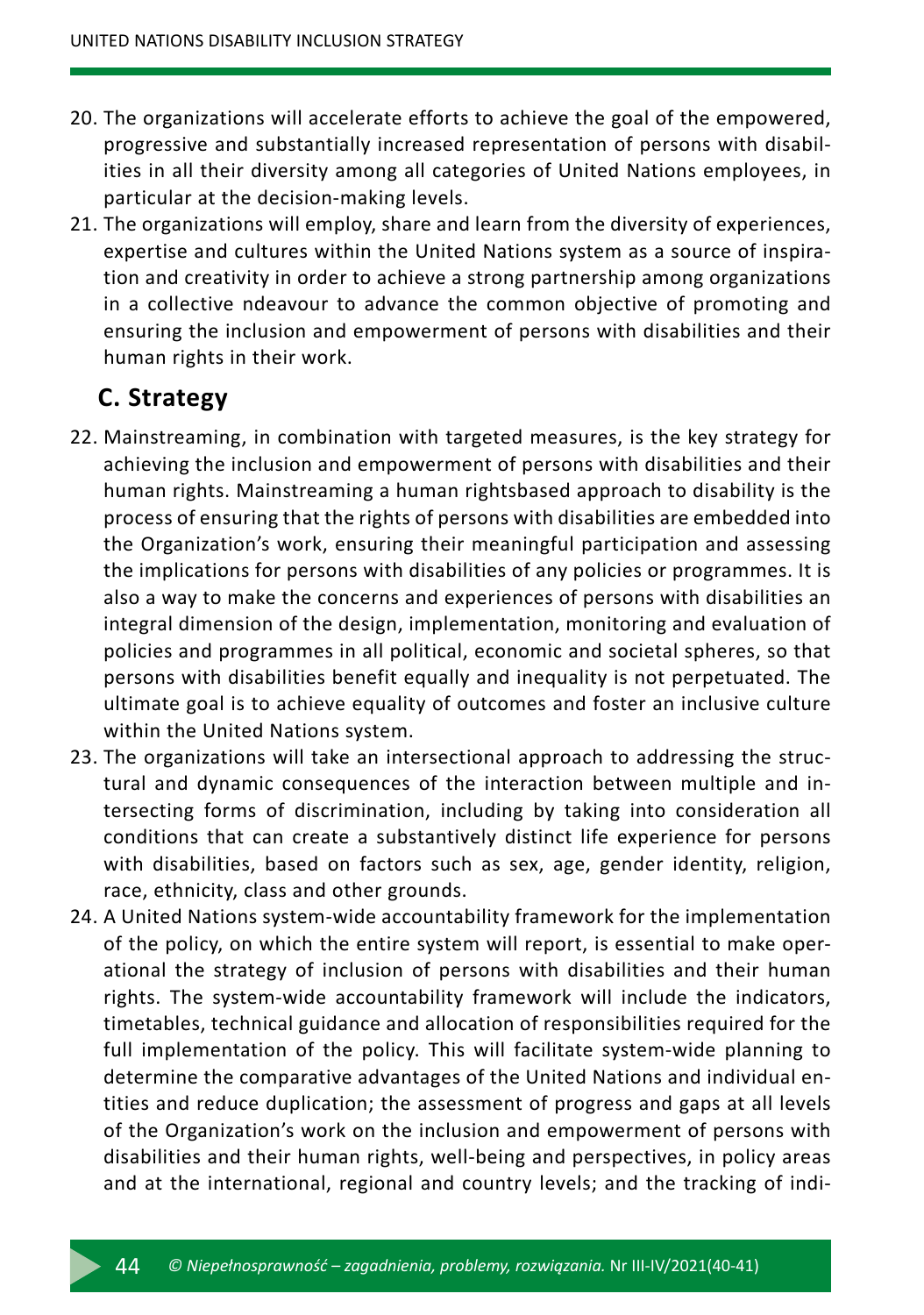vidual entity and system-wide results. Through the accountability framework, all United Nations staff will have a full understanding of their role in promoting and facilitating the inclusion of persons with disabilities and their human rights, well-being and perspectives across the Organization and be empowered to fulfil that role. Individual United Nations entities will retain their ability to add or enhance their internal approaches to accountability and will retain their ability to take into account their specific mandates and roles.

- 25. United Nations inter-agency networks, and the internal networks of the various entities, such as those of disability and accessibility focal points, interdepartmental task forces and staff unions and federations, will proactively support the implementation of the policy.
- 26. The main elements of the strategy include:

#### **Strategic planning and management**

- (a) **Strategic planning regarding the inclusion and empowerment of persons with disabilities and their human rights.** Such planning, and inclusive programming, will be further strengthened throughout the United Nations system, in close consultation with and actively involving representative organizations of persons with disabilities. At the system-wide level, the United Nations system will plan, implement and report on its contributions to the inclusion of persons with disabilities and their human rights in relation to the full implementation of the Sustainable Development Goals, including at the country level. United Nations entities will include reflection on the inclusion of persons with disabilities and their human rights as it relates to the Goals and other international commitments, in their main strategic planning documents, with regard to their mandates. The results-based focus will be on organizational processes, how the processes lead to desired results and, once the mainstreaming elements of the accountability framework have been institutionalized, accountability for normative and development results;
- (b) **Coherence, coordination and knowledge and information management.** The coherence and coordination of efforts to implement a strategy for the inclusion of persons with disabilities and their human rights are essential if there are to be meaningful results towards the achievement of the agreed goals reflected in the accountability framework. Humanitarian coordination mechanisms at the global and country levels are of significant relevance to persons with disabilities in crisis and emergency contexts. Notwithstanding the specific mandates of United Nations entities, the overall system must reinforce common goals and consistent working methods in promoting the inclusion of persons with disabilities and their human rights. This is especially important at the country level in order to allow Member States to in-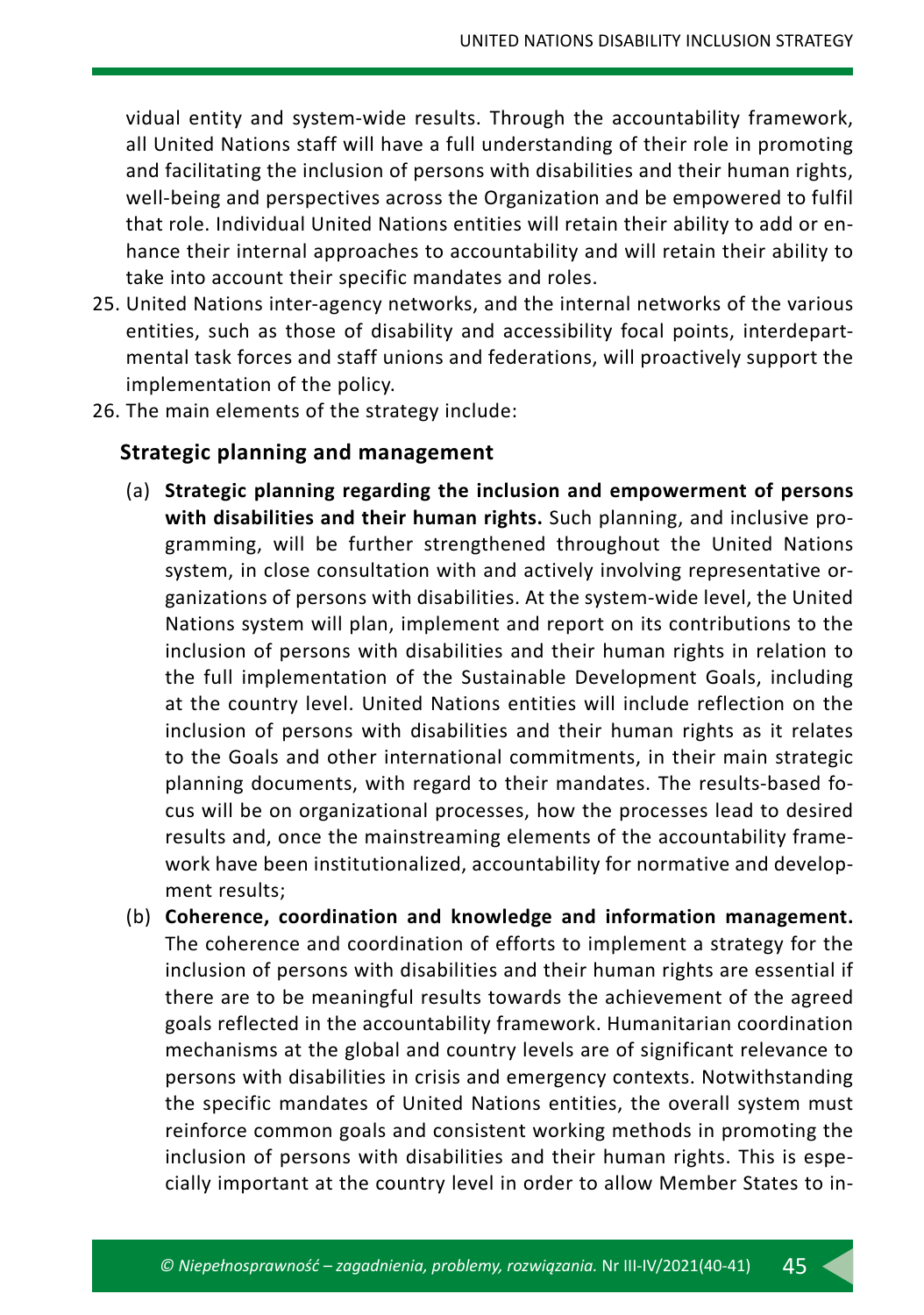teract with a coherent United Nations team. Given the multisectoral nature of disability-inclusive policies, effective platforms for joint programming will be critical for coordination and to leveraging the comparative advantages of individual United Nations entities. Knowledge management will be improved to include the experiences, expertise and practices of various United Nations entities with regard to mainstreaming disability inclusion, which will be established for use by the entities themselves, country teams, Member States and other partners;

(c) **Oversight through monitoring, evaluation and audit.** Enhancing oversight through improved monitoring, evaluation and audit procedures is critical to ensuring that United Nations entities are accountable for their performance in the inclusion of persons with disabilities and their human rights;

#### **Inclusiveness**

The elements of the present section are cross-cutting and should be considered as facilitators for the implementation of the policy:

- (d) **Participation.** The United Nations, in the development and implementation of normative frameworks and policies, and in other decision-making processes concerning issues relating to persons with disabilities, will closely consult and actively involve all persons with disabilities, including women and children with disabilities and those most marginalized, through their representative organizations. Staff members with disabilities and those who have dependants with disabilities will, themselves and through staff unions and federations, also be consulted and involved, in particular on matters involving their career development, well-being, social benefits and health coverage;
- (e) **Data.** The lack of disability-related data, including qualitative and disaggregated data, is one of the major barriers to the accurate assessment of disability inclusion in the development and humanitarian contexts. The policy and accompanying accountability framework will address that gap. Entities commit to abiding by the personal data protection and privacy principles of the United Nations System Chief Executives Board for Coordination<sup>2</sup> or by other instruments that meet equal or higher standards, and will ensure the confidentiality of personal data;
- (f) **Universal design, accessibility and reasonable accommodation.** The United Nations will implement and apply the principles of universal design in all of its policies and programmes. Barriers to accessibility should be properly identified, addressed and removed. Persons with disabilities engaging with the United Nations in any capacity and staff who have dependants with disabilities have the right to reasonable accommodation;

<sup>2</sup> Available at www.unsystem.org/personal-data-protection-and-privacy-principles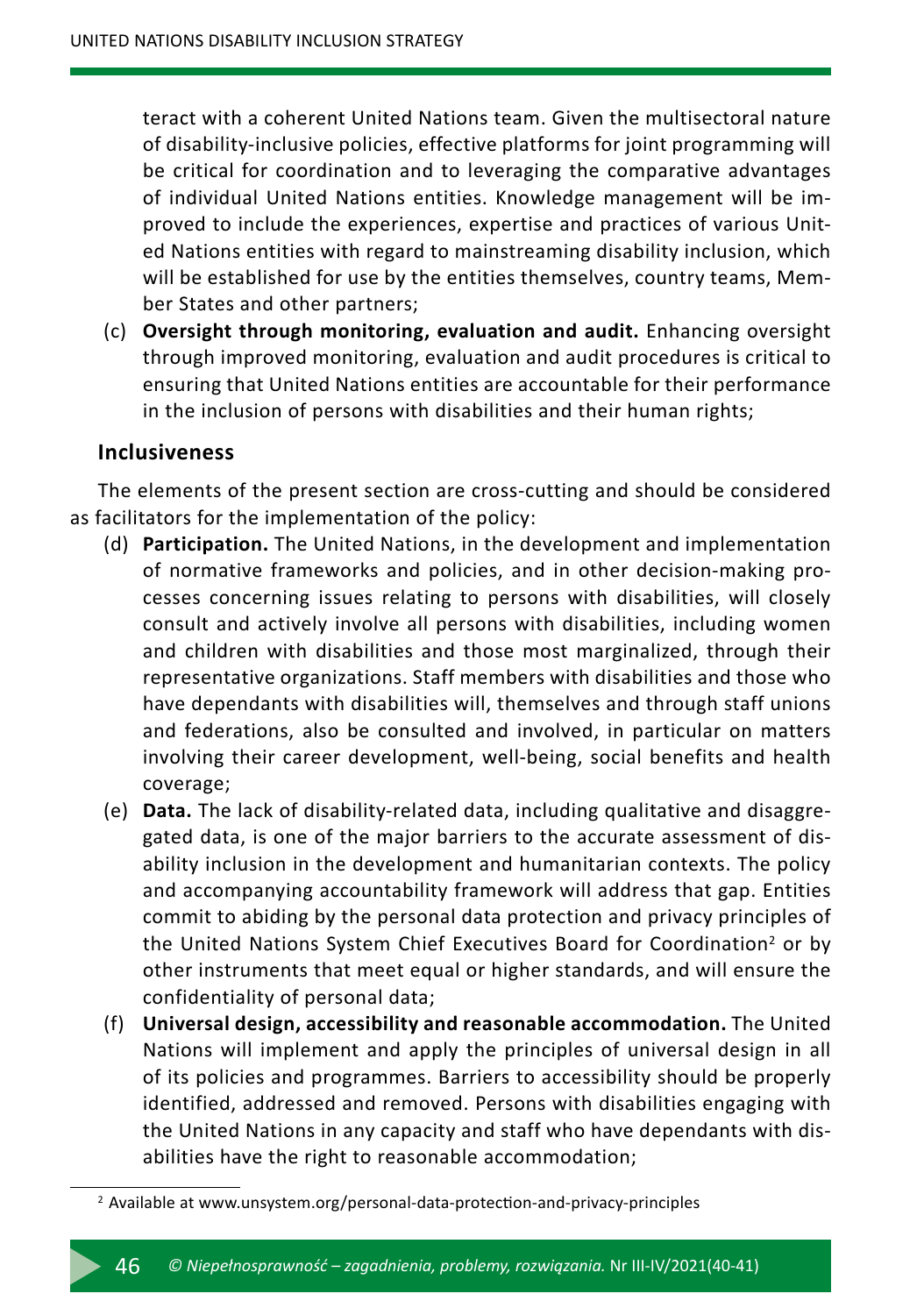#### **Organizational culture**

- (g) **Capacity development.** Developing and/or strengthening staff capacity and competence with regard to disability inclusion is essential for the successful mainstreaming of a disability perspective into policies and programmes. Staff members who are responsible for programme design and implementation, as well as those responsible for technical advisory services, require capacity development to ensure that a human rights-based approach to disability is reflected in their work at all times. Capacity gaps will be addressed comprehensively and systematically, including through awareness-raising campaigns and training, at the individual, entity and system-wide levels;
- (h) **Awareness-raising and trust building.** The United Nations system will ensure that internal and external communication are inclusive and respectful of persons with disabilities and their rights, with the purpose, inter alia, of reducing and ultimately eliminating stigma and discrimination. Furthermore, the system will ensure an organizational culture that recognizes and values persons with disabilities;
- (i) **Human and financial resources.** Adequate human and financial resources will be allocated for disability inclusion. This will entail better utilization, the alignment of current resources with expected outcomes and the assignment of additional resources, as required.

#### **D. Policy review**

27. The policy will be subject to an external review after five years.

# **III. ENTITY ACCOUNTABILITY FRAMEWORK**

#### **A. Overview**

- 28. The entity accountability framework covers the main organizational functions at the corporate level, including: strategic planning; programming; capacity development; hiring practices and human resource management; accessibility; and reasonable accommodation.
- 29. The framework includes indicators that specify the core areas of responsibility of the United Nations as a whole and of individual departments and units in relation to the mainstreaming of disability inclusion. The 15 performance indicators will be rated according to a gradated scale and will support progressive improvement in institutional mainstreaming in the United Nations system. The aggregation of reporting at the United Nations system level will facilitate:
	- (a) System-wide planning to determine the comparative advantage of the United Nations and individual entities, promote synergies and reduce duplication;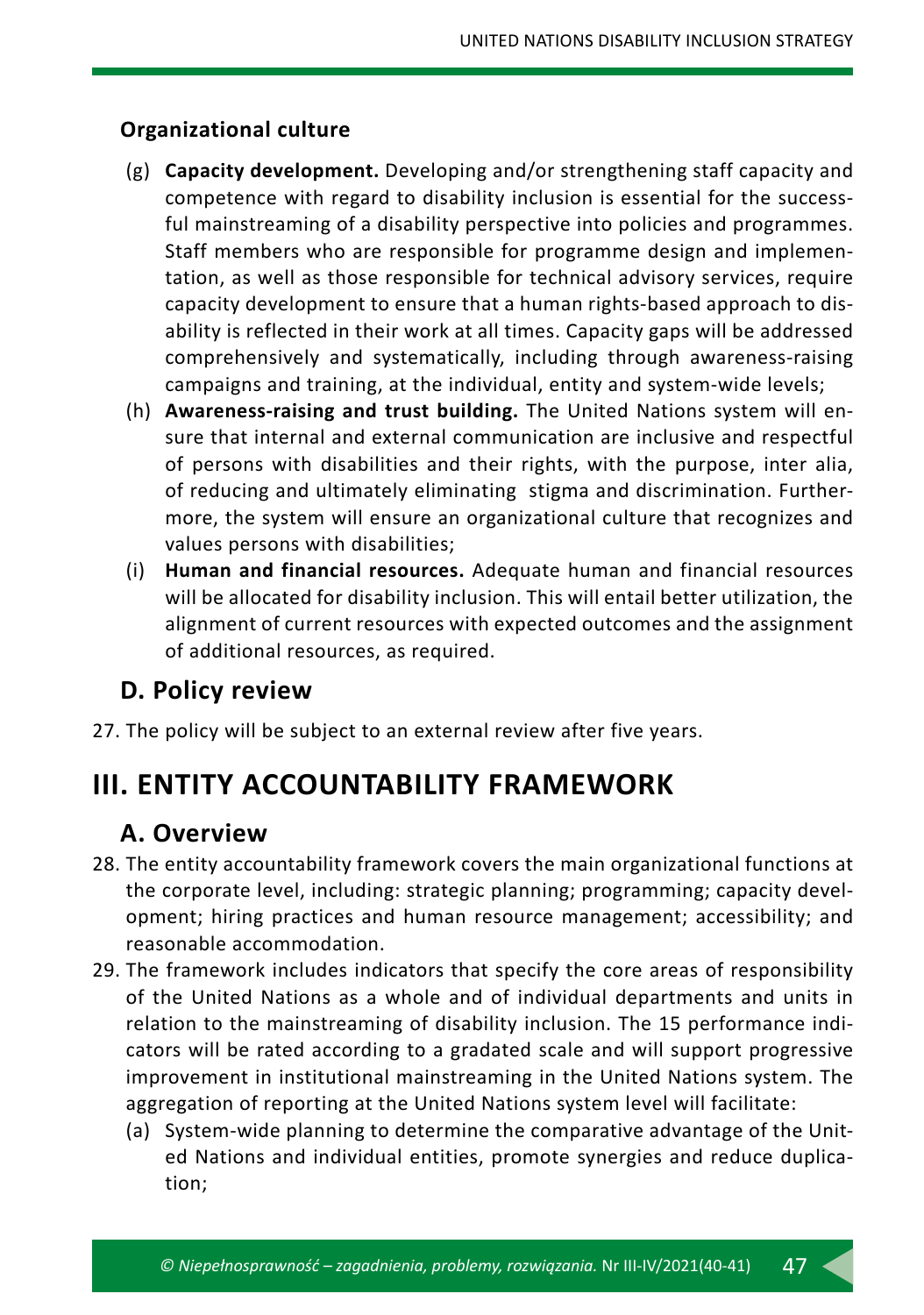- (b) Assessment of progress and gaps in the Organization's work on mainstreaming disability inclusion.
- 30. While the entire United Nations system is expected to report against the framework, not every indicator in the framework is applicable to every United Nations entity, given the variety of entity functions. The framework has been designed to ensure that progress can be promoted and tracked across organizations in a clear and impactful manner to ensure that all entities are monitoring progress and embedding disability inclusion.
- 31. The framework is based on a decentralized model, according to which accountability for meeting and exceeding requirements for specific indicators lies with individual staff, units and departments. This is because disability inclusion is the responsibility of all United Nations staff. Disability units and focal points will play a catalytic and coordinating role in relation to meeting and exceeding requirements but cannot be expected to make the United Nations fit for purpose without the full support of the entire Organization.
- 32. Synergies with other United Nations accountability mechanisms, in particular the United Nations System-wide Action Plan on Gender Equality and the Empowerment of Women and the United Nations country team performance indicators on gender equality and the empowerment of women, were built into the Strategy during development and will be further strengthened during its rollout, taking into account feedback and input, as appropriate, from the High-level Committee on Management, the Highlevel Committee on Programmes and the United Nations Sustainable Development Group.
- 33. Like other United Nations accountability frameworks, the entity accountability framework uses a gradated aspirational five-point rating system:
	- Exceeds requirements
	- Meets requirements
	- Approaches requirements
	- Missing
	- Not applicable
- 34. The indicator framework will be accompanied by guidance and examples of good practices to support implementation. The guidance will be updated as required, and will set out clearly how to rate entity performance. The rating "meets requirements" is the minimum to which all United Nations entities should aspire, and entities should also commit themselves to exceeding requirements over time. A "missing" rating should be given in cases where entities are not carrying out activities relating to the indicator, and "not applicable" should be given when the requirements of the indicator are not relevant.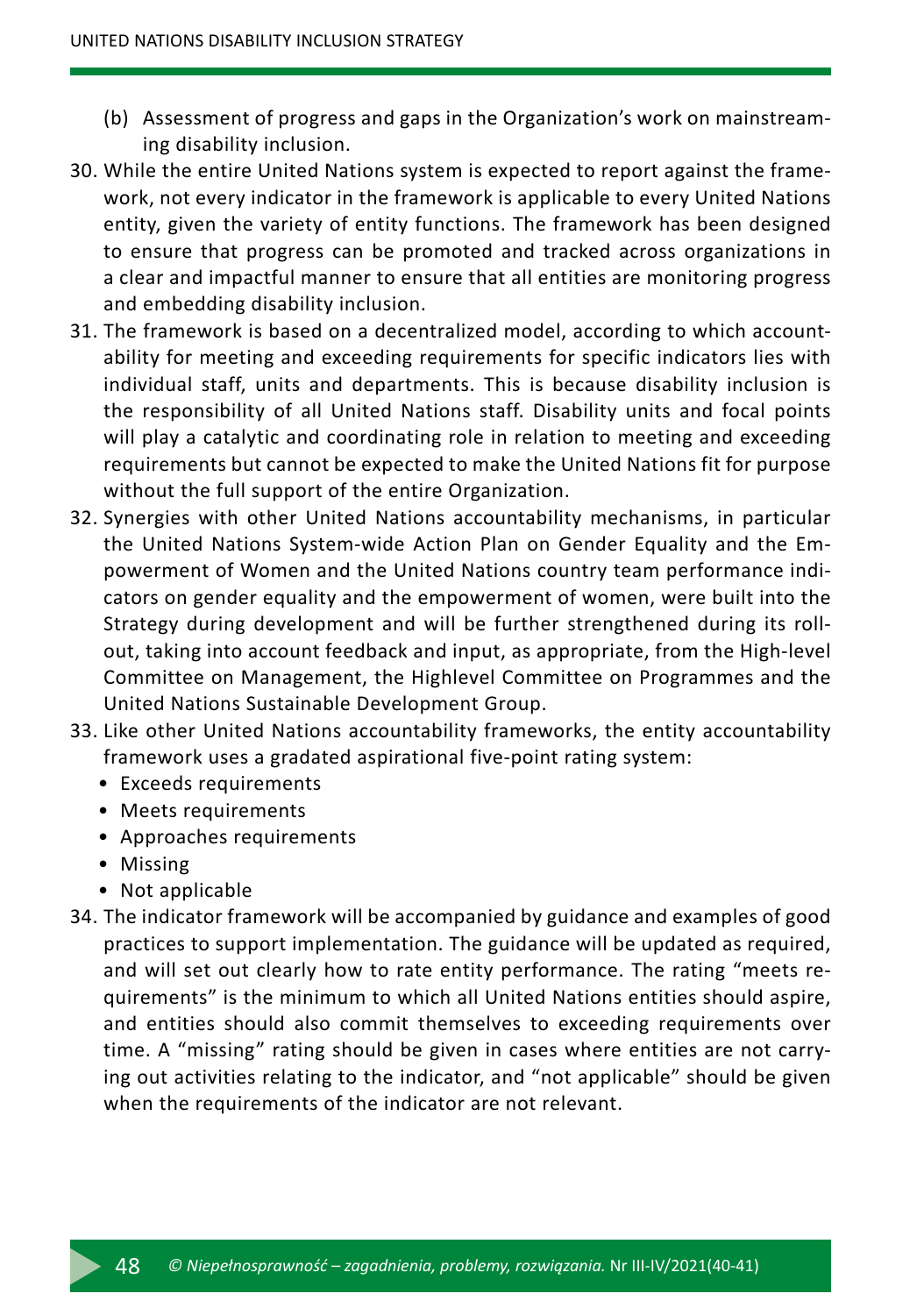## **B. Implementation**

### **Overall coordination**

35. The Secretary-General's Senior Adviser on Policy has been designated to provide initial high-level leadership, guidance and coordination support with regard to the implementation of the Strategy. Broader institutional arrangements will be reviewed in the light of this decision.

## **Entity actions**

- 36. Entities are encouraged to report against the framework annually, provide an update on their performance to their respective governing bodies and make their reports public.
- 37. Entities should appoint custodians, who will have primary responsibility for meeting or exceeding requirements for specific indicators in their area of expertise (e.g., strategic planning, evaluation, human resources) and establish internal mechanisms to ensure rigorous and accurate reporting.

# **Remedial plans of action**

- 38. If entities do not meet or exceed requirements, they will develop a remedial plan of action setting out their plans for improving their performance. The plans will include:
	- (a) A list of areas for improvement, which will outline all the areas in which requirements have not been met;
	- (b) A timeline for improvement: timelines should be realistic and clearly set out when the entity will meet or exceed requirements;
	- (c) Who is responsible for follow-up: as indicated above, the responsibility will rest primarily with custodians and their department or unit;
	- (d) The resources required: if resources are required for improvement, it should be noted clearly. Indicating resource requirements does not commit United Nations entities to the allocation of the funds but rather provides a notional guide to the estimated resource requirement. Entities should provide details of the funds required for costs in addition to staffing costs, for example costs for training, reasonable accommodation and programming;
	- (e) The action points for improvement: entities should include planned activities to improve performance, such as developing a disability mainstreaming policy or conducting training.

### **Inter-agency actions**

39. Inter-agency networks and mechanisms will play an important role in the implementation of the Strategy: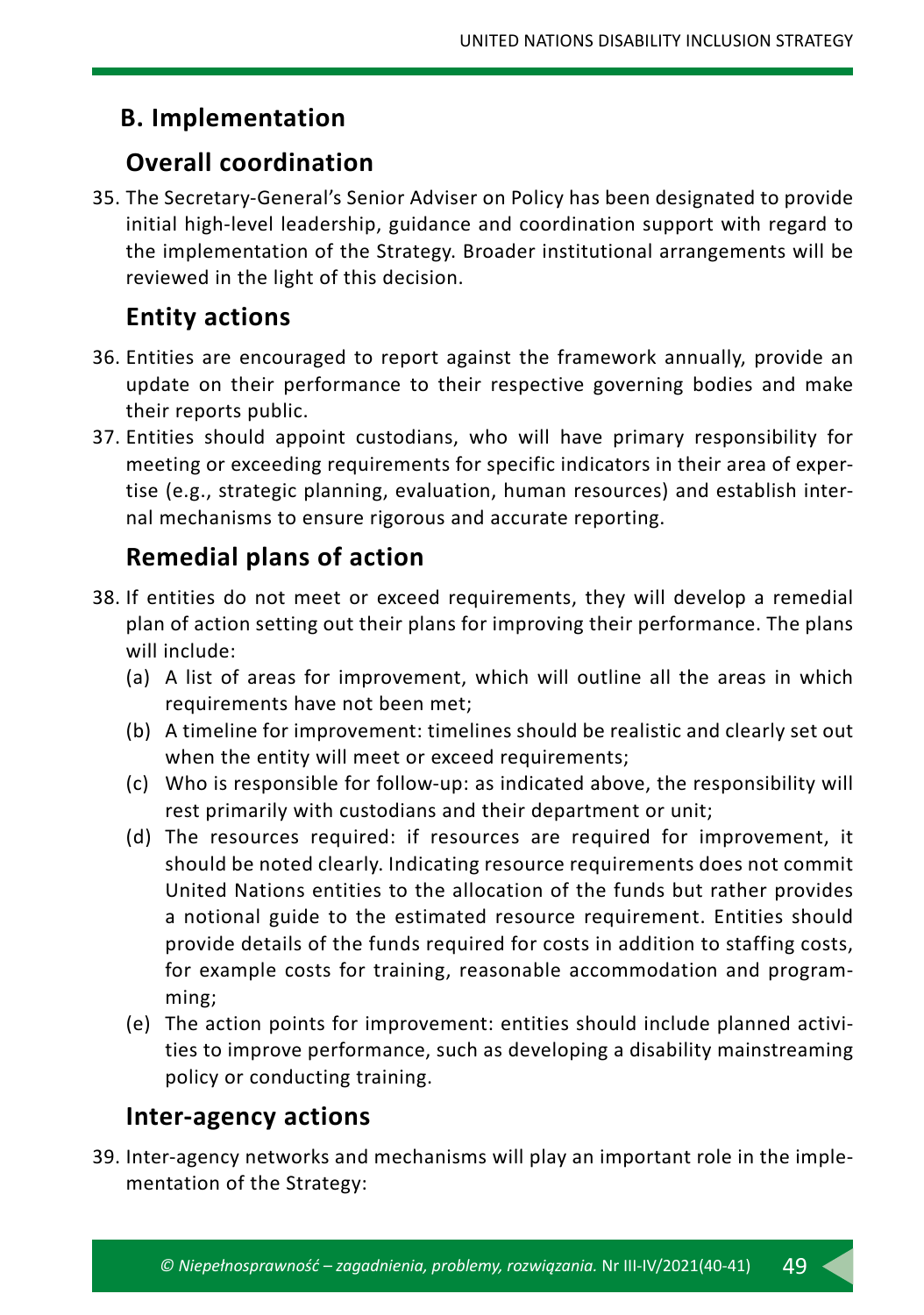- (a) The Inter-Agency Support Group on the Convention on the Rights of Persons with Disabilities will strengthen its communication and coordination capacities and pay particular attention to supporting the adequate implementation of the entity accountability framework. All United Nations entities will be encouraged to become members of the Group;
- (b) Collaboration with the United Nations Partnership to Promote the Rights of Persons with Disabilities is envisaged, in particular in the context of joint United Nations programming and the capacity development of United Nations staff;
- (c) The Development Coordination Office will, in collaboration with United Nations regional offices, support effective disability inclusion at the regional and United Nations country team levels through, inter alia, United Nations Development Assistance Framework guidance and accompanying documents and the Management and Accountability Framework;
- (d) Results groups of the United Nations Sustainable Development Group will maintain disability inclusion as a standing agenda item;
- (e) The Inter-Agency Standing Committee will finalize its guidelines on the inclusion of persons with disabilities and will support efforts to implement the guidelines at the country level. In addition, the Committee will ensure that humanitarian programme cycle tools, including the humanitarian needs overview and humanitarian response plans, are inclusive of people with disabilities.
- 40. The High-level Committee on Management, the High-level Committee on Programmes and the United Nations Sustainable Development Group will review, in the context of their respective mandates, progress towards the implementation of the policy, including follow-up actions, as required, at least every second year, on the basis of a progress report prepared by the Senior Adviser.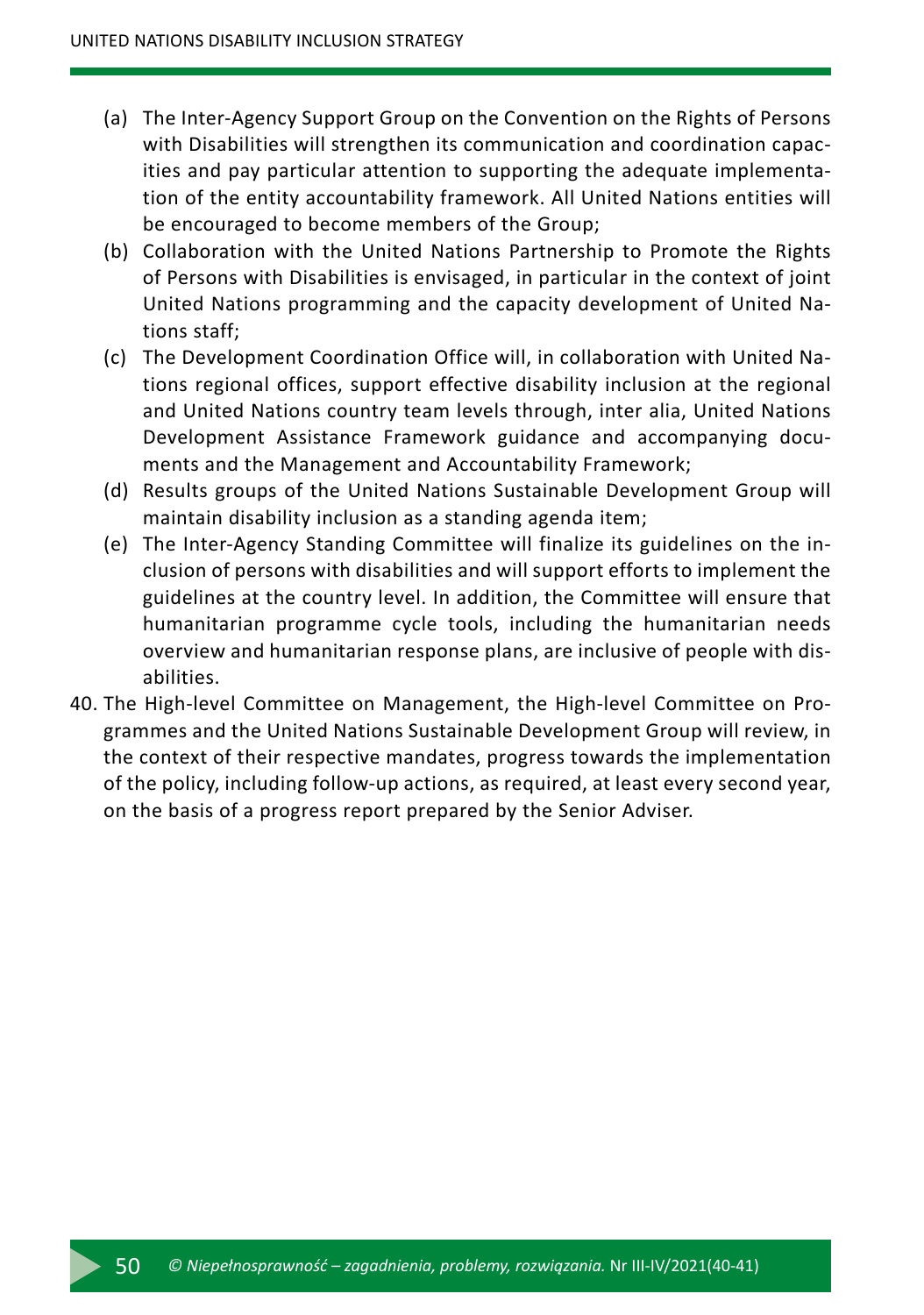## **C. Indicators**

|                      | Leadership,<br><b>Strategic Planning</b><br>and Management | <b>Inclusiveness</b>                                    | Programming                      | Organizational<br><b>Culture</b>         |
|----------------------|------------------------------------------------------------|---------------------------------------------------------|----------------------------------|------------------------------------------|
| $\mathbf{1}$ .       | Leadership                                                 | Consultation<br>5.<br>with persons<br>with disabilities | 9.<br>Programmes and<br>projects | 13. Employment                           |
| 2.<br>planning       | Strategic                                                  | Accessibility<br>6.                                     | 10. Evaluation                   |                                          |
| 3.                   | Disability-<br>specific policy/                            | 6.1. Conferences and<br>events                          | 11. Country<br>programme         | 14. Capacity<br>development for<br>staff |
| strategy             |                                                            | Reasonable<br>7 <sub>1</sub>                            | documents                        |                                          |
|                      |                                                            | accommodation                                           |                                  |                                          |
| $\mathbf{4}$ .<br>up | Institutional set-                                         | 8.<br>Procurement                                       | 12. Joint initiatives            | 15. Communication                        |

| <b>INDICATOR 1: LEADERSHIP</b>                                              |                                                                                                                                                    |                                                                                                                                                    |
|-----------------------------------------------------------------------------|----------------------------------------------------------------------------------------------------------------------------------------------------|----------------------------------------------------------------------------------------------------------------------------------------------------|
| Approaches requirements                                                     | Meets requirements                                                                                                                                 | Exceeds requirements                                                                                                                               |
| Senior managers internally<br>and publicly champion<br>disability inclusion | Senior managers internally<br>and publicly champion<br>disability inclusion                                                                        | Senior managers internally<br>and publicly champion<br>disability inclusion                                                                        |
|                                                                             | Implementation of entity<br>disability policy/strategy<br>is reviewed by senior<br>management annually, with<br>remedial action taken as<br>needed | Implementation of entity<br>disability policy/strategy<br>is reviewed by senior<br>management annually, with<br>remedial action taken as<br>needed |
|                                                                             |                                                                                                                                                    | A specific senior-level<br>mechanism is in place for<br>ensuring accountability for<br>disability inclusion                                        |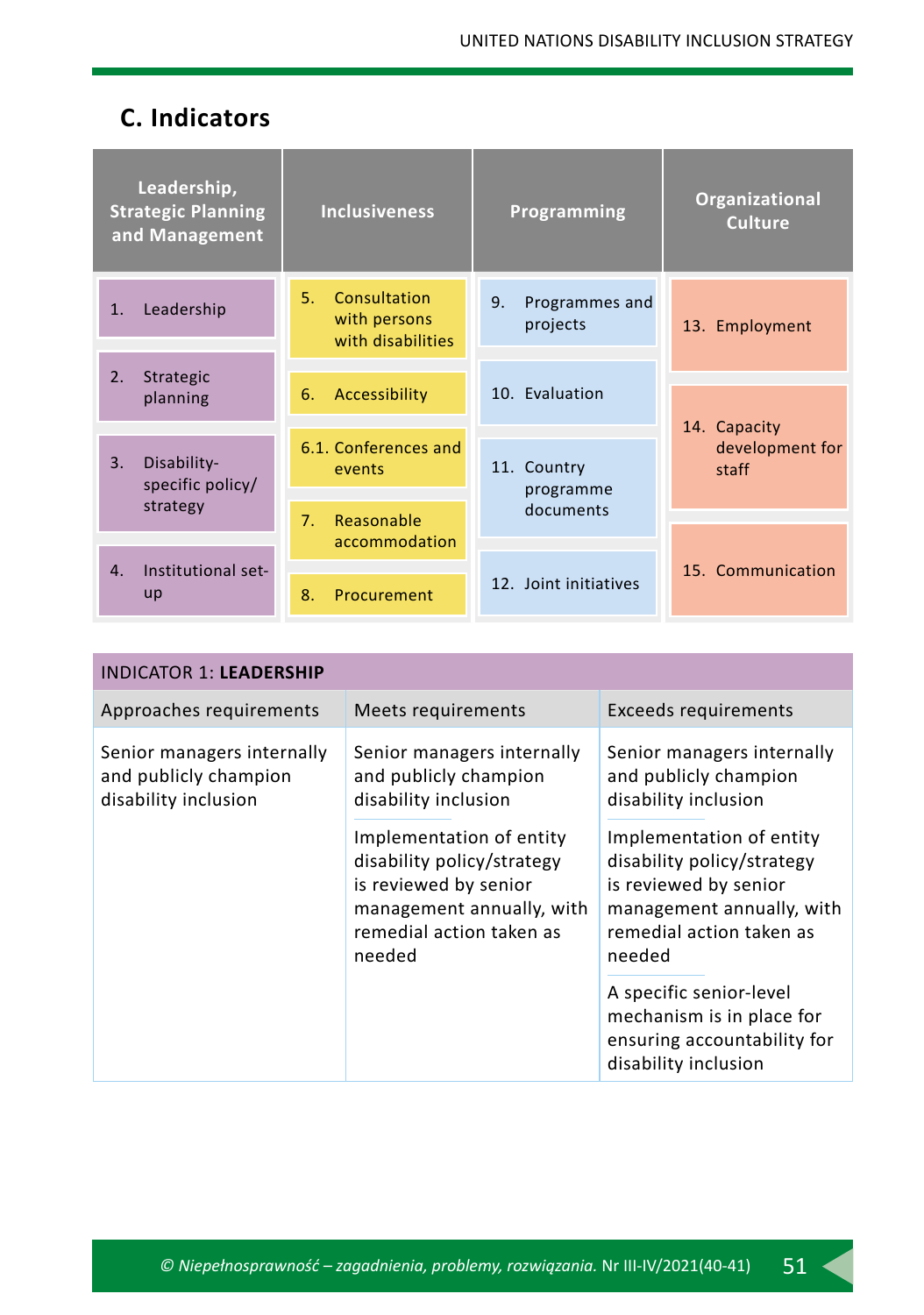| <b>INDICATOR 2: STRATEGIC PLANNING</b>                                                                                    |                                                                                                                                                                                     |                                                                                                                                                                                     |  |
|---------------------------------------------------------------------------------------------------------------------------|-------------------------------------------------------------------------------------------------------------------------------------------------------------------------------------|-------------------------------------------------------------------------------------------------------------------------------------------------------------------------------------|--|
| Approaches requirements                                                                                                   | Meets requirements                                                                                                                                                                  | <b>Exceeds requirements</b>                                                                                                                                                         |  |
| Entity commitment to<br>disability inclusion is in the<br>overview/preamble of the<br>main strategic planning<br>document | Entity commitment to<br>disability inclusion is in the<br>overview/preamble of the<br>main strategic planning<br>document                                                           | Entity commitment to<br>disability inclusion is in the<br>overview/preamble of the<br>main strategic planning<br>document                                                           |  |
|                                                                                                                           | Entity commitment to<br>targeted and mainstream<br>disability inclusion is<br>reflected in results<br>statements and/or<br>indicators of the main<br>strategic planning<br>document | Entity commitment to<br>targeted and mainstream<br>disability inclusion is<br>reflected in results<br>statements and/or<br>indicators of the main<br>strategic planning<br>document |  |
|                                                                                                                           | Disaggregation of data by<br>disability and sex in the<br>main strategic planning<br>document, as relevant                                                                          | Disaggregation of data by<br>disability and sex in the<br>main strategic planning<br>document, as relevant                                                                          |  |
|                                                                                                                           |                                                                                                                                                                                     | System implemented to<br>track resource allocation to<br>disability inclusion across<br>the entity                                                                                  |  |

| INDICATOR 3: DISABILITY-SPECIFIC POLICY/STRATEGY                        |                                                                                            |                                                                                                                                                                                             |  |
|-------------------------------------------------------------------------|--------------------------------------------------------------------------------------------|---------------------------------------------------------------------------------------------------------------------------------------------------------------------------------------------|--|
| Approaches requirements                                                 | Meets requirements                                                                         | <b>Exceeds requirements</b>                                                                                                                                                                 |  |
| Policy/strategy on<br>mainstreaming disability<br>inclusion is in place | Policy/strategy on<br>mainstreaming disability<br>inclusion is in place and<br>implemented | Policy/strategy on<br>mainstreaming disability<br>inclusion is in place and<br>implemented                                                                                                  |  |
|                                                                         |                                                                                            | Entity provides an update<br>at least every two years<br>to the governing body<br>or equivalent on the<br>implementation of policy/<br>strategy and implements<br>remedial action as needed |  |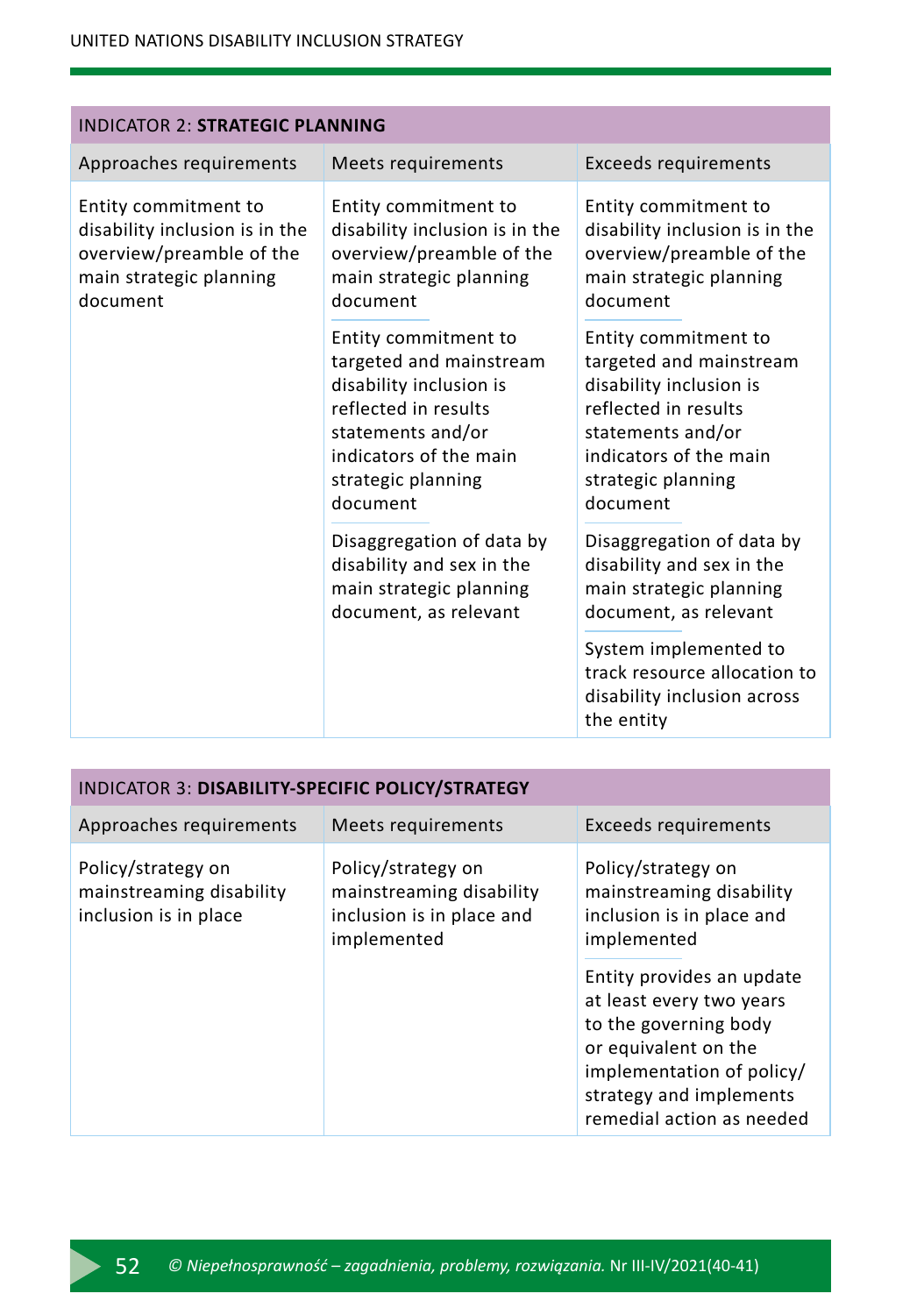| <b>INDICATOR 4: INSTITUTIONAL SET-UP</b>                                                                        |                                                                                                                                                                                                                                              |                                                                                                                                                                                                                                              |  |
|-----------------------------------------------------------------------------------------------------------------|----------------------------------------------------------------------------------------------------------------------------------------------------------------------------------------------------------------------------------------------|----------------------------------------------------------------------------------------------------------------------------------------------------------------------------------------------------------------------------------------------|--|
| Approaches requirements                                                                                         | Meets requirements                                                                                                                                                                                                                           | <b>Exceeds requirements</b>                                                                                                                                                                                                                  |  |
| Entity has a unit/individual<br>with substantive expertise<br>on a human rights-based<br>approach to disability | Entity has a unit/individual<br>with substantive expertise<br>on a human rights-based<br>approach to disability<br>Entity coordinates a focal<br>point network on disability<br>including all relevant<br>departments and country<br>offices | Entity has a unit/individual<br>with substantive expertise<br>on a human rights-based<br>approach to disability<br>Entity coordinates a focal<br>point network on disability<br>including all relevant<br>departments and country<br>offices |  |
|                                                                                                                 |                                                                                                                                                                                                                                              | Entity holds a focal point<br>network meeting at least<br>once a year                                                                                                                                                                        |  |

| Approaches requirements                                                                                                                                   | Meets requirements                                                                                                                                                              | Exceeds requirements                                                                                                                                                            |
|-----------------------------------------------------------------------------------------------------------------------------------------------------------|---------------------------------------------------------------------------------------------------------------------------------------------------------------------------------|---------------------------------------------------------------------------------------------------------------------------------------------------------------------------------|
| Systematic close<br>consultation with and<br>active involvement of,<br>organizations of persons<br>with disabilities on all<br>disability-specific issues | Systematic close<br>consultation with and<br>active involvement of,<br>organizations of persons<br>with disabilities on all<br>disability-specific issues<br>and broader issues | Systematic close<br>consultation with and<br>active involvement of,<br>organizations of persons<br>with disabilities on all<br>disability-specific issues<br>and broader issues |
| Guidelines for consultation<br>are in place                                                                                                               | Guidelines for consultation<br>are in place                                                                                                                                     | Guidelines for consultation<br>are in place                                                                                                                                     |
|                                                                                                                                                           |                                                                                                                                                                                 | Entity has a partnership                                                                                                                                                        |

INDICATOR 5: **CONSULTATION WITH PERSONS WITH DISABILITIES**

Entity has a partnership with organizations of persons with disabilities at the headquarters level and guidance on engagement with a diversity of organizations of persons with disabilities at the regional/country level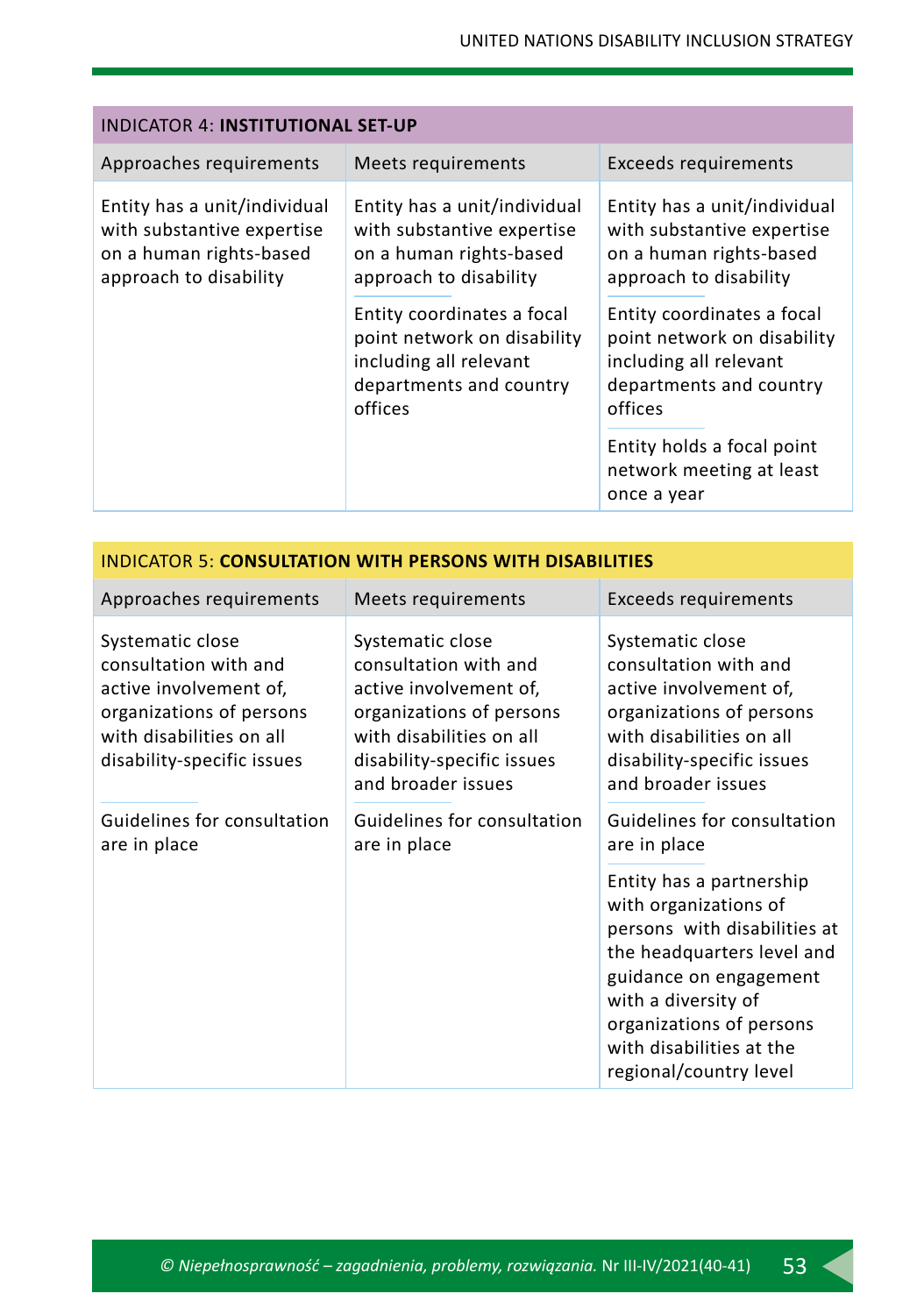#### UNITED NATIONS DISABILITY INCLUSION STRATEGY

| <b>INDICATOR 6: ACCESSIBILITY</b>                   |                                                                           |                                                                                                                                                                        |  |
|-----------------------------------------------------|---------------------------------------------------------------------------|------------------------------------------------------------------------------------------------------------------------------------------------------------------------|--|
| Approaches requirements                             | Meets requirements                                                        | Exceeds requirements                                                                                                                                                   |  |
| Baseline assessment on<br>accessibility is complete | Accessibility policy/<br>strategy is in place and has<br>been implemented | Accessibility policy/<br>strategy is in place and has<br>been implemented<br>Review/assessment of<br>the policy/strategy is<br>undertaken at least every<br>five years |  |

| INDICATOR 6.1: CONFERENCES AND EVENTS                                                                                       |                                                                                                                                                              |                                                                                                                                                              |  |
|-----------------------------------------------------------------------------------------------------------------------------|--------------------------------------------------------------------------------------------------------------------------------------------------------------|--------------------------------------------------------------------------------------------------------------------------------------------------------------|--|
| Approaches requirements                                                                                                     | Meets requirements                                                                                                                                           | Exceeds requirements                                                                                                                                         |  |
| Baseline assessment of<br>accessibility and reasonable<br>accommodation for<br>conferences and events has<br>been completed | Baseline assessment of<br>accessibility and reasonable<br>accommodation for<br>conferences and events has<br>been completed                                  | Baseline assessment of<br>accessibility and reasonable<br>accommodation for<br>conferences and events has<br>been completed                                  |  |
|                                                                                                                             | Policies and guidelines on<br>accessibility of conference<br>services and facilities are<br>in place and accessibility<br>targets are established and<br>met | Policies and guidelines on<br>accessibility of conference<br>services and facilities are<br>in place and accessibility<br>targets are established and<br>met |  |
|                                                                                                                             |                                                                                                                                                              | Accessibility action plan<br>for conference services<br>and events is assessed<br>every year and revised, as<br>appropriate                                  |  |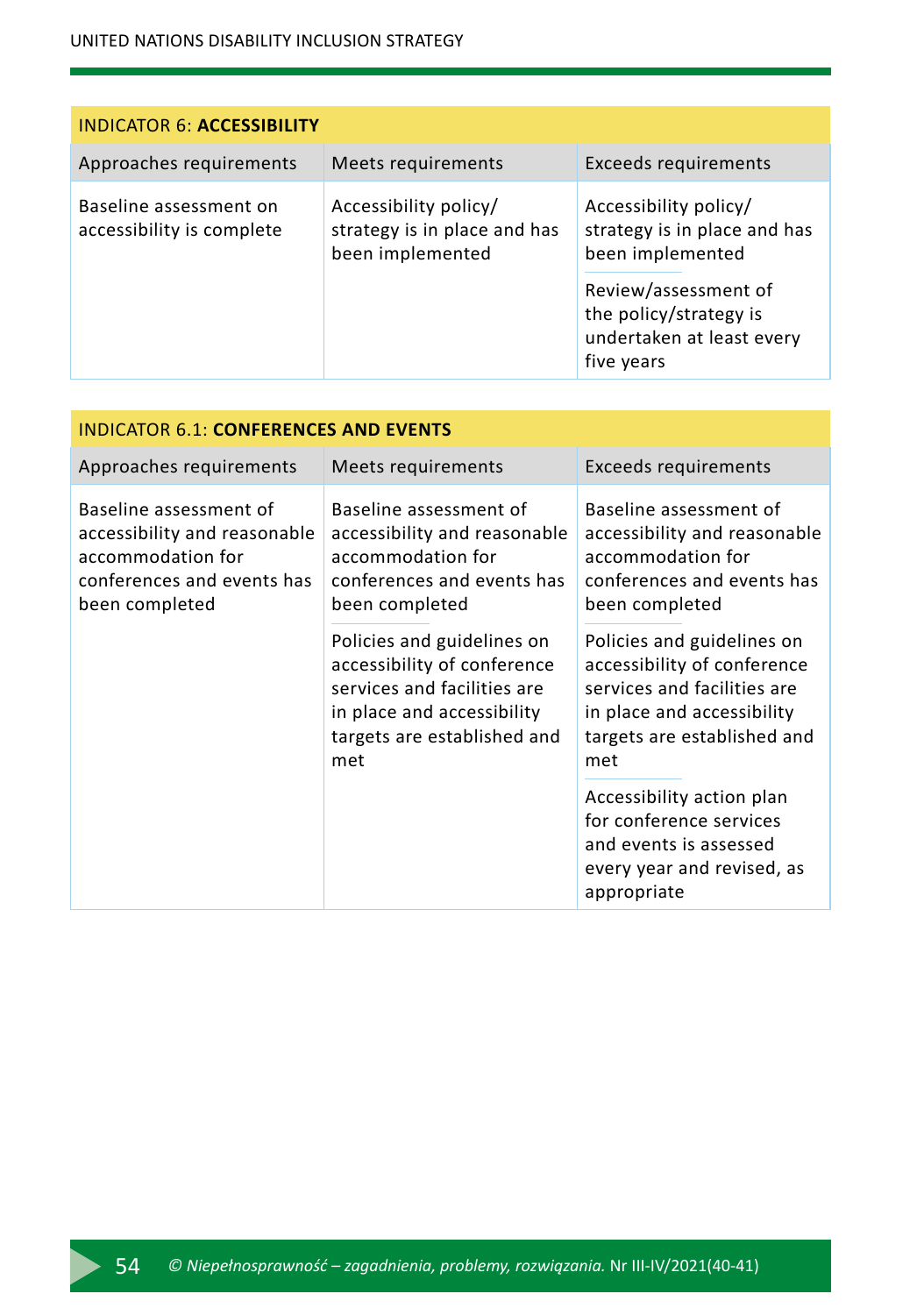| <b>INDICATOR 7: REASONABLE ACCOMMODATION</b>                        |                                                                                                                  |                                                                                                                                                                             |  |
|---------------------------------------------------------------------|------------------------------------------------------------------------------------------------------------------|-----------------------------------------------------------------------------------------------------------------------------------------------------------------------------|--|
| Approaches requirements                                             | Meets requirements                                                                                               | Exceeds requirements                                                                                                                                                        |  |
| Reasonable accommodation<br>policy strategy is under<br>development | Reasonable accommodation<br>policy/strategy has been<br>implemented, including<br>adequately funded<br>mechanism | Reasonable accommodation<br>policy/strategy has been<br>implemented, including<br>adequately funded<br>mechanism                                                            |  |
|                                                                     |                                                                                                                  | Entity keeps<br>a record of reasonable<br>accommodations requested<br>and provided and of the<br>level of satisfaction with<br>the provision of reasonable<br>accommodation |  |

| <b>INDICATOR 8: PROCUREMENT</b>                                                                                                |                                                                                                                                                          |                                                                                                                                                          |  |
|--------------------------------------------------------------------------------------------------------------------------------|----------------------------------------------------------------------------------------------------------------------------------------------------------|----------------------------------------------------------------------------------------------------------------------------------------------------------|--|
| Approaches requirements                                                                                                        | Meets requirements                                                                                                                                       | <b>Exceeds requirements</b>                                                                                                                              |  |
| Procurement policies<br>ensure that relevant goods<br>and services acquired are<br>accessible or do not create<br>new barriers | Procurement policies<br>ensure that relevant goods<br>and services acquired are<br>accessible or do not create<br>new barriers                           | Procurement policies<br>ensure that relevant goods<br>and services acquired are<br>accessible or do not create<br>new barriers                           |  |
| Procurement policies<br>ensure that the<br>procurement process is<br>accessible                                                | Procurement policies<br>ensure that the<br>procurement process is<br>accessible                                                                          | Procurement policies<br>ensure that the<br>procurement process is<br>accessible                                                                          |  |
|                                                                                                                                | Target is established<br>and met for number/<br>percentage of relevant<br>procurement documents<br>that have accessibility as<br>a mandatory requirement | Target is established<br>and met for number/<br>percentage of relevant<br>procurement documents<br>that have accessibility as<br>a mandatory requirement |  |
|                                                                                                                                |                                                                                                                                                          | Procurement policy<br>promotes purchasing<br>from disability inclusive<br>suppliers, and guidelines<br>have been developed for<br>this purpose           |  |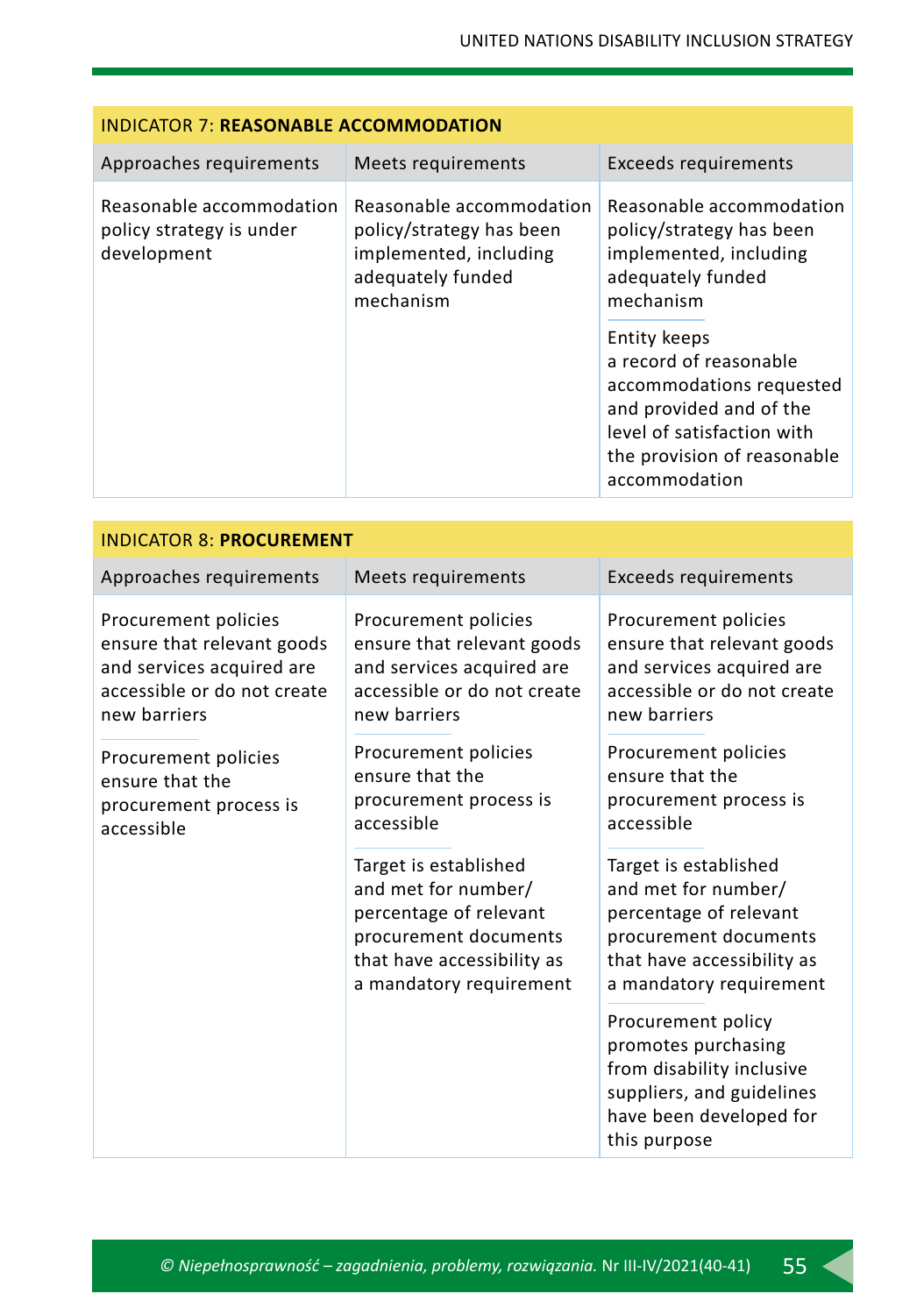| Approaches requirements                                                                                                            | Meets requirements                                                                                                                 | <b>Exceeds requirements</b>                                                                                                        |
|------------------------------------------------------------------------------------------------------------------------------------|------------------------------------------------------------------------------------------------------------------------------------|------------------------------------------------------------------------------------------------------------------------------------|
| Guidance note or<br>equivalent adopted on<br>mainstreaming disability<br>inclusion at all stages of the<br>programme/project cycle | Guidance note or<br>equivalent adopted on<br>mainstreaming disability<br>inclusion at all stages of the<br>programme/project cycle | Guidance note or<br>equivalent adopted on<br>mainstreaming disability<br>inclusion at all stages of the<br>programme/project cycle |
|                                                                                                                                    | Entity establishes and<br>meets the minimum level of<br>programmes and projects<br>that mainstream disability<br>inclusion         | Entity establishes and<br>exceeds the minimum<br>level of programmes and<br>projects that mainstream<br>disability inclusion       |

| <b>INDICATOR 10: EVALUATION</b>                                                     |                                                                                                                                                                                  |                                                                                                                                                                              |  |  |
|-------------------------------------------------------------------------------------|----------------------------------------------------------------------------------------------------------------------------------------------------------------------------------|------------------------------------------------------------------------------------------------------------------------------------------------------------------------------|--|--|
| Approaches requirements                                                             | Meets requirements                                                                                                                                                               | <b>Exceeds requirements</b>                                                                                                                                                  |  |  |
| Evaluation guidelines<br>contain guidance on how to<br>address disability inclusion | Evaluation guidelines<br>contain guidance on how to<br>address disability inclusion                                                                                              | Evaluation guidelines<br>contain guidance on how to<br>address disability inclusion                                                                                          |  |  |
|                                                                                     | Disability inclusion is<br>mainstreamed effectively<br>throughout the evaluation<br>process and reflected in<br>the terms of reference,<br>inception and evaluation<br>report(s) | Disability inclusion is<br>mainstreamed effectively<br>throughout evaluation<br>process and reflected in<br>the terms of reference,<br>inception and evaluation<br>report(s) |  |  |
|                                                                                     |                                                                                                                                                                                  | Meta-analysis of evaluation<br>findings, conclusions and<br>recommendations relating<br>to disability inclusion is<br>performed at least every<br>five years                 |  |  |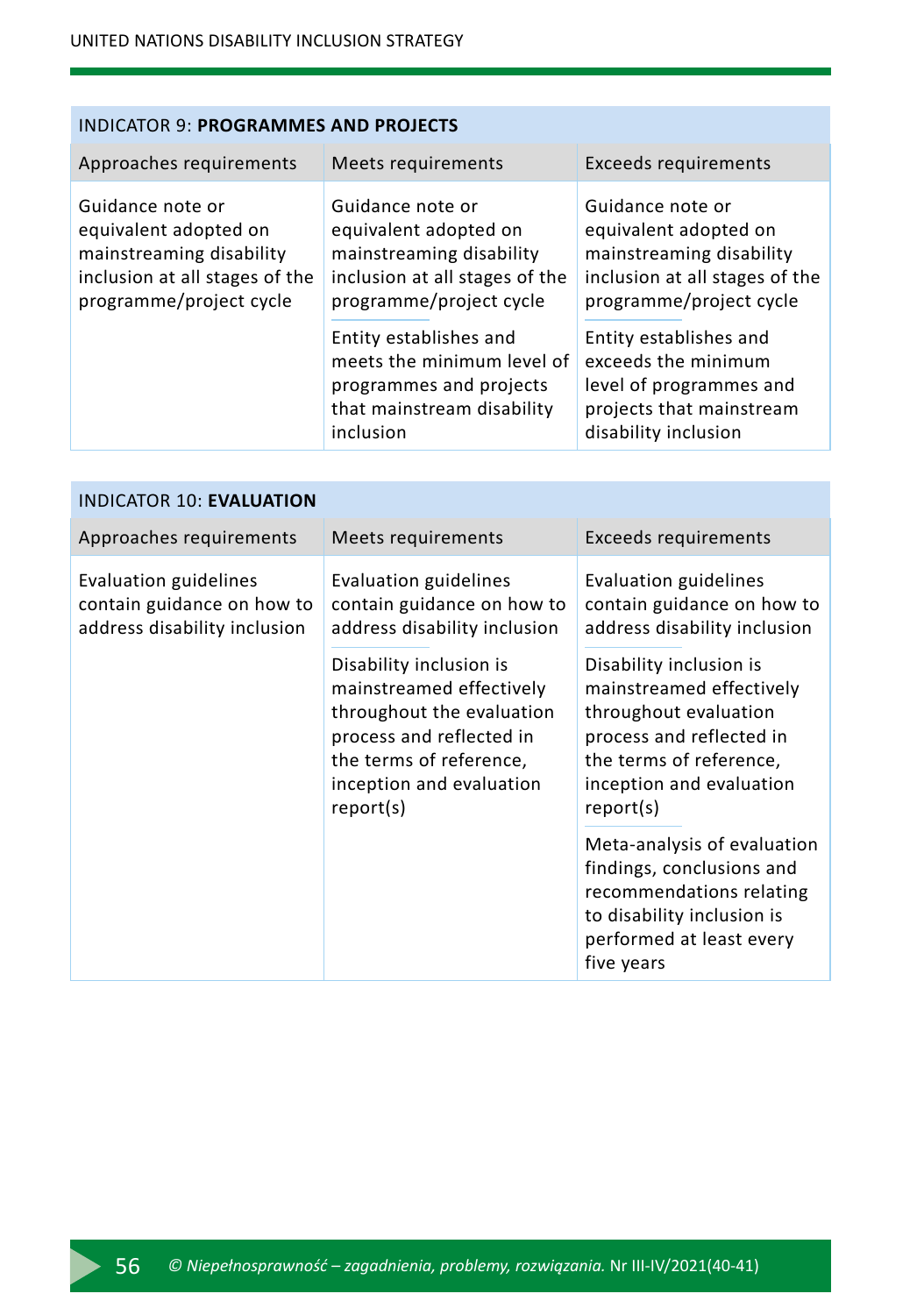#### INDICATOR 11: **COUNTRY PROGRAMME DOCUMENTS**

| Approaches requirements                                                           | Meets requirements                                                                                                 | Exceeds requirements                                                                                                                                |
|-----------------------------------------------------------------------------------|--------------------------------------------------------------------------------------------------------------------|-----------------------------------------------------------------------------------------------------------------------------------------------------|
| Guidance on country<br>programme documents<br>mainstreams disability<br>inclusion | Guidance on country<br>programme documents<br>mainstreams disability<br>inclusion                                  | Guidance on country<br>programme documents<br>mainstreams disability<br>inclusion                                                                   |
|                                                                                   | All country programme<br>documents include<br>analysis and corresponding<br>programming on disability<br>inclusion | All country programme<br>documents include<br>analysis and corresponding<br>programming on disability<br>inclusion                                  |
|                                                                                   |                                                                                                                    | Knowledge management<br>practices and processes<br>promote improved<br>mainstreaming of disability<br>inclusion into country<br>programme documents |

| <b>INDICATOR 12: JOINT INITIATIVES</b>                                                                  |                                                                                                                                                           |                                                                                                                                                                       |  |
|---------------------------------------------------------------------------------------------------------|-----------------------------------------------------------------------------------------------------------------------------------------------------------|-----------------------------------------------------------------------------------------------------------------------------------------------------------------------|--|
| Approaches requirements                                                                                 | Meets requirements                                                                                                                                        | Exceeds requirements                                                                                                                                                  |  |
| Entity participates actively<br>in inter agency coordination<br>mechanism(s) on disability<br>inclusion | Entity participates actively<br>in inter agency coordination<br>mechanism(s) on disability<br>inclusion<br>One joint programme/<br>initiative is in place | Entity participates actively<br>in inter agency coordination<br>mechanism(s) on disability<br>inclusion<br>More than one joint<br>programme/initiative is in<br>place |  |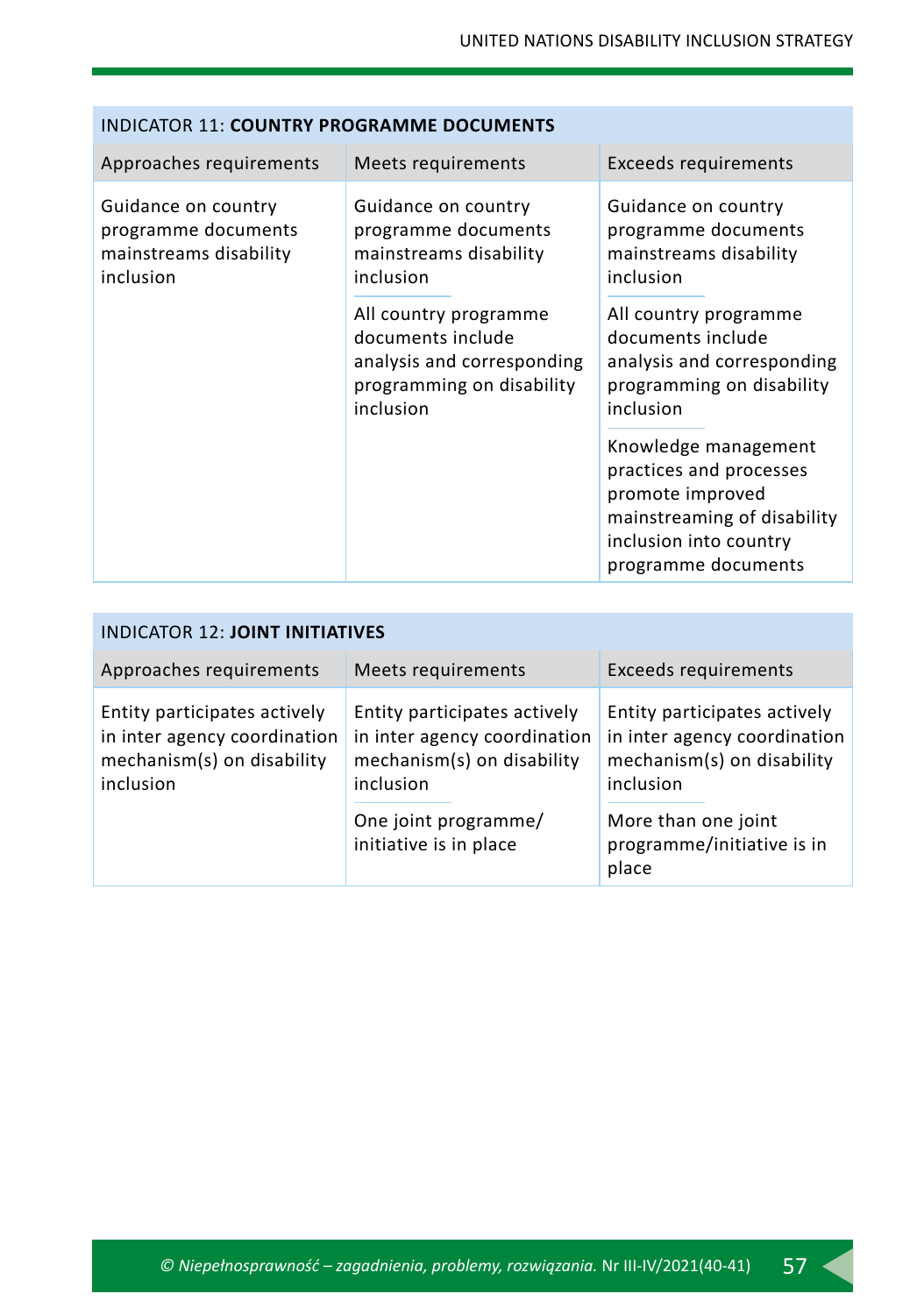| <b>INDICATOR 13: EMPLOYMENT</b>                                                                                                                                                                                        |                                                                                                                                                                                                                        |                                                                                                                                                                                                                        |  |  |
|------------------------------------------------------------------------------------------------------------------------------------------------------------------------------------------------------------------------|------------------------------------------------------------------------------------------------------------------------------------------------------------------------------------------------------------------------|------------------------------------------------------------------------------------------------------------------------------------------------------------------------------------------------------------------------|--|--|
| Approaches requirements                                                                                                                                                                                                | Meets requirements                                                                                                                                                                                                     | Exceeds requirements                                                                                                                                                                                                   |  |  |
| Employment policy/<br>strategy and other<br>human resourcesrelated<br>policies/strategies include<br>provisions to attract,<br>recruit, retain and promote<br>the career development of<br>employees with disabilities | Employment policy/<br>strategy and other<br>human resourcesrelated<br>policies/strategies include<br>provisions to attract,<br>recruit, retain and promote<br>the career development of<br>employees with disabilities | Employment policy/strategy<br>and other human resources<br>related policies/strategies<br>include provisions to<br>attract, recruit, retain<br>and promote the career<br>development of employees<br>with disabilities |  |  |
|                                                                                                                                                                                                                        | Employees with disabilities<br>report satisfaction and<br>wellbeing at a level similar<br>to that of the general staff<br>body                                                                                         | Employees with disabilities<br>report satisfaction and<br>wellbeing at a level similar<br>to that of the general staff<br>body                                                                                         |  |  |
|                                                                                                                                                                                                                        |                                                                                                                                                                                                                        | Number of persons with<br>disabilities entering the<br>organization through<br>targeted or mainstream<br>recruitment practices has<br>increased                                                                        |  |  |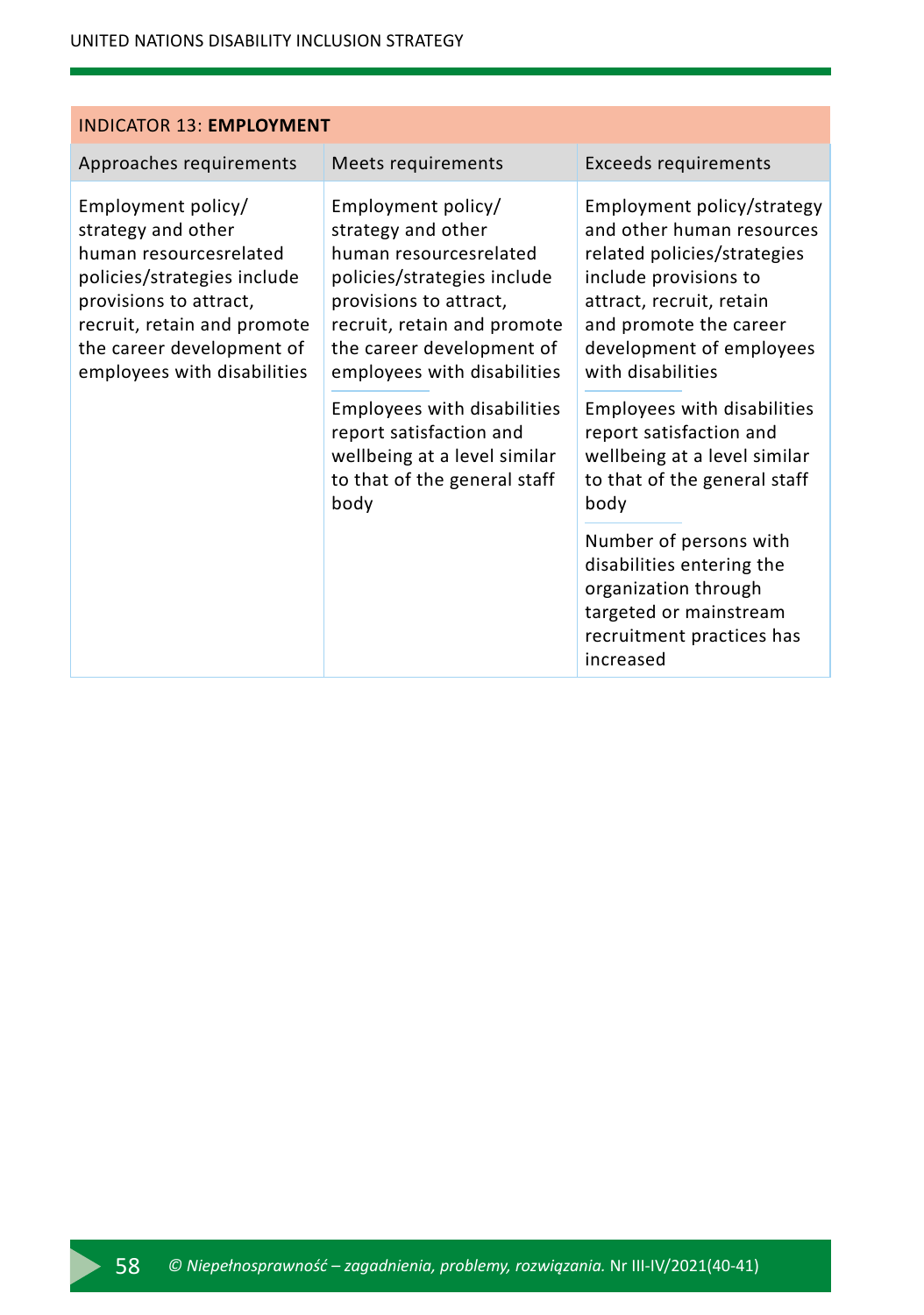| <b>INDICATOR 14: CAPACITY DEVELOPMENT FOR STAFF</b>                                                                                                   |                                                                                                                                                                                  |                                                                                                                                                                                  |  |
|-------------------------------------------------------------------------------------------------------------------------------------------------------|----------------------------------------------------------------------------------------------------------------------------------------------------------------------------------|----------------------------------------------------------------------------------------------------------------------------------------------------------------------------------|--|
| Approaches requirements                                                                                                                               | Meets requirements                                                                                                                                                               | <b>Exceeds requirements</b>                                                                                                                                                      |  |
| Entity-wide learning and/<br>or training opportunities<br>are available to increase<br>the capacity of staff at all<br>levels in disability inclusion | Entity-wide learning and/or<br>training opportunities are<br>available to increase the<br>capacity of staff at all levels<br>in disability inclusion                             | Entity-wide learning and/<br>or training opportunities<br>are available to increase<br>the capacity of staff at all<br>levels in disability inclusion                            |  |
|                                                                                                                                                       | Successful completion<br>of learning activities and<br>use of available learning<br>resources on disability<br>inclusion are mandatory,<br>and completion and use are<br>tracked | Successful completion<br>of learning activities and<br>use of available learning<br>resources on disability<br>inclusion are mandatory,<br>and completion and use are<br>tracked |  |
|                                                                                                                                                       |                                                                                                                                                                                  | Tailored learning activities<br>and learning resources<br>on disability inclusion are<br>available, in particular for<br>senior managers and staff<br>union representatives      |  |

| <b>INDICATOR 15: COMMUNICATION</b>                                                                                                                 |                                                                                                                                                    |                                                                                                                                                    |  |
|----------------------------------------------------------------------------------------------------------------------------------------------------|----------------------------------------------------------------------------------------------------------------------------------------------------|----------------------------------------------------------------------------------------------------------------------------------------------------|--|
| Approaches requirements                                                                                                                            | Meets requirements                                                                                                                                 | Exceeds requirements                                                                                                                               |  |
| Guideline(s)/procedures<br>are in place to ensure<br>that internal and external<br>communication are<br>respectful of persons with<br>disabilities | Guideline(s)/procedures<br>are in place to ensure<br>that internal and external<br>communication are<br>respectful of persons with<br>disabilities | Guideline(s)/procedures<br>are in place to ensure<br>that internal and external<br>communication are<br>respectful of persons with<br>disabilities |  |
|                                                                                                                                                    | Persons with disabilities<br>are reflected in mainstream<br>communications                                                                         | Persons with disabilities<br>are reflected in mainstream<br>communications                                                                         |  |
|                                                                                                                                                    |                                                                                                                                                    | Communication campaign<br>on disability inclusion is<br>undertaken at least every<br>two years                                                     |  |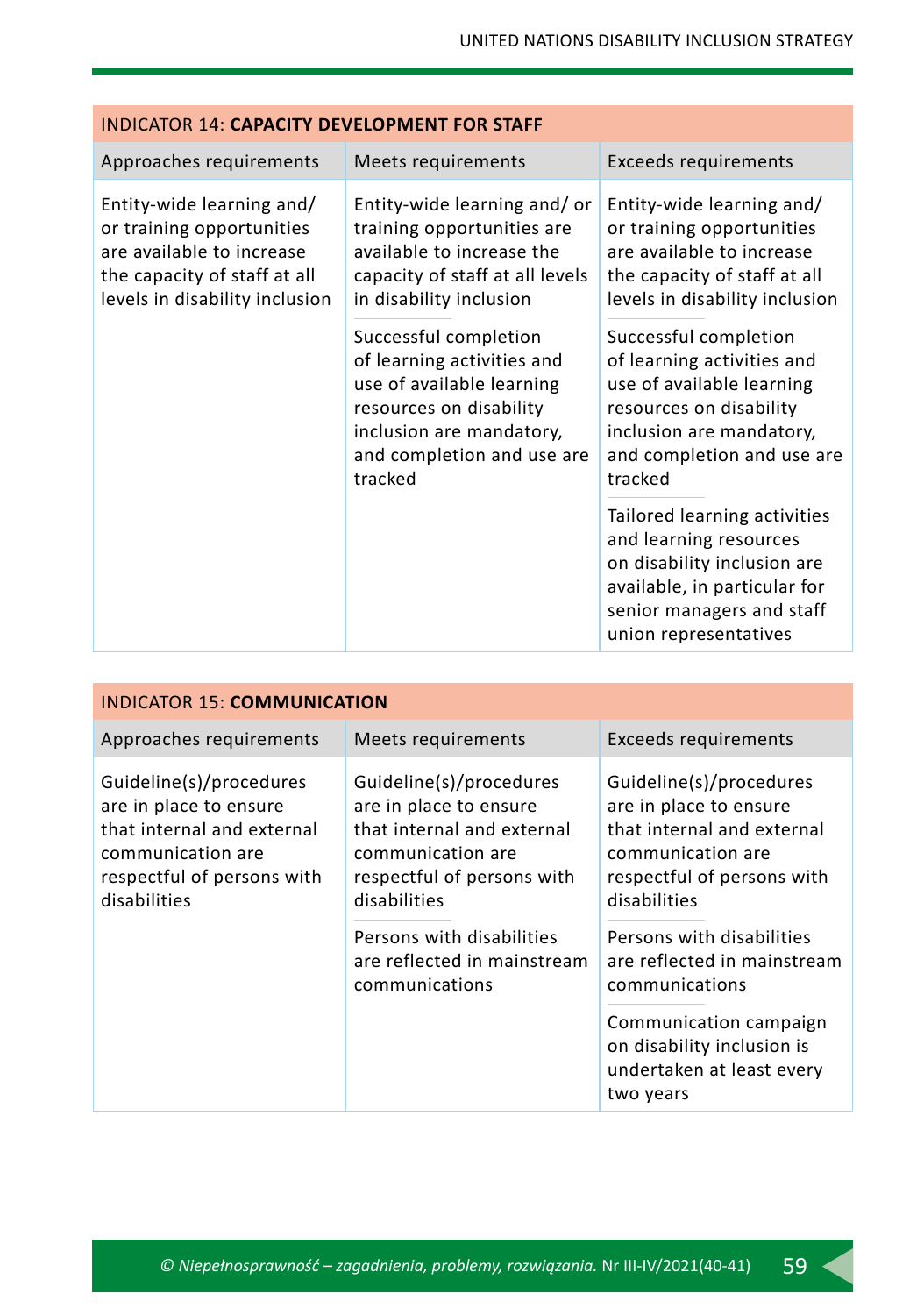### **ANNEX I**

#### **Key concepts and definitions**

| <b>PERSONS WITH</b><br><b>DISABILITIES</b>                                                           | Persons with disabilities include those who have long-term<br>physical, mental, intellectual or sensory impairments which<br>in interaction with various barriers may hinder their full and<br>effective participation in society on an equal basis with others<br>(Convention on the Rights of Persons with Disabilities, art. 1)                                                                                                                                                                                                                                 |
|------------------------------------------------------------------------------------------------------|--------------------------------------------------------------------------------------------------------------------------------------------------------------------------------------------------------------------------------------------------------------------------------------------------------------------------------------------------------------------------------------------------------------------------------------------------------------------------------------------------------------------------------------------------------------------|
| <b>DISABILITY INCLUSION</b>                                                                          | The meaningful participation of persons with disabilities<br>in all their diversity, the promotion of their rights and the<br>consideration of disability-related perspectives, in compliance<br>with the Convention on the Rights of Persons with Disabilities                                                                                                                                                                                                                                                                                                    |
| <b>MAINSTREAMING</b><br><b>DISABILITY INCLUSION</b>                                                  | A consistent and systematic approach to disability inclusion in<br>all areas of operations and programming                                                                                                                                                                                                                                                                                                                                                                                                                                                         |
| <b>TWIN-TRACK</b><br><b>APPROACH</b>                                                                 | Integrating disability-sensitive measures into the design,<br>implementation, monitoring and evaluation of all policies<br>and programmes and providing disability-specific initiatives<br>to support the empowerment of persons with disabilities.<br>The balance between mainstreaming strategies and targeted<br>support should be tailored to address the needs of specific<br>communities, but the overall goal should always be to<br>integrate and include persons with disabilities in all aspects of<br>society and development (E/CN.5/2012/6, para. 12) |
| <b>CONVENTION ON THE</b><br><b>RIGHTS OF PERSONS</b><br><b>WITH DISABILITIES</b><br><b>COMPLIANT</b> | Policies and practices that follow the general principles and<br>obligations underlined in the Convention, as well as the<br>standards of the Committee on the Rights of Persons with<br>Disabilities in their interpretation of the Convention                                                                                                                                                                                                                                                                                                                    |
| <b>ACCESSIBILITY</b>                                                                                 | Ensuring that persons with disabilities have access, on an<br>equal basis with others, to the physical environment, to<br>transportation, to information and communications, including<br>information and communications technologies and systems,<br>and to other facilities and services open or provided to the<br>public, both in urban and in rural areas (Convention, art. 9)                                                                                                                                                                                |
| <b>UNIVERSAL DESIGN</b>                                                                              | The design of products, environments, programmes and<br>services to be usable by all people, to the greatest extent<br>possible, without the need for adaptation or specialized<br>design. "Universal design" shall not exclude assistive devices<br>for particular groups of persons with disabilities where this is<br>needed (Convention, art. 2)                                                                                                                                                                                                               |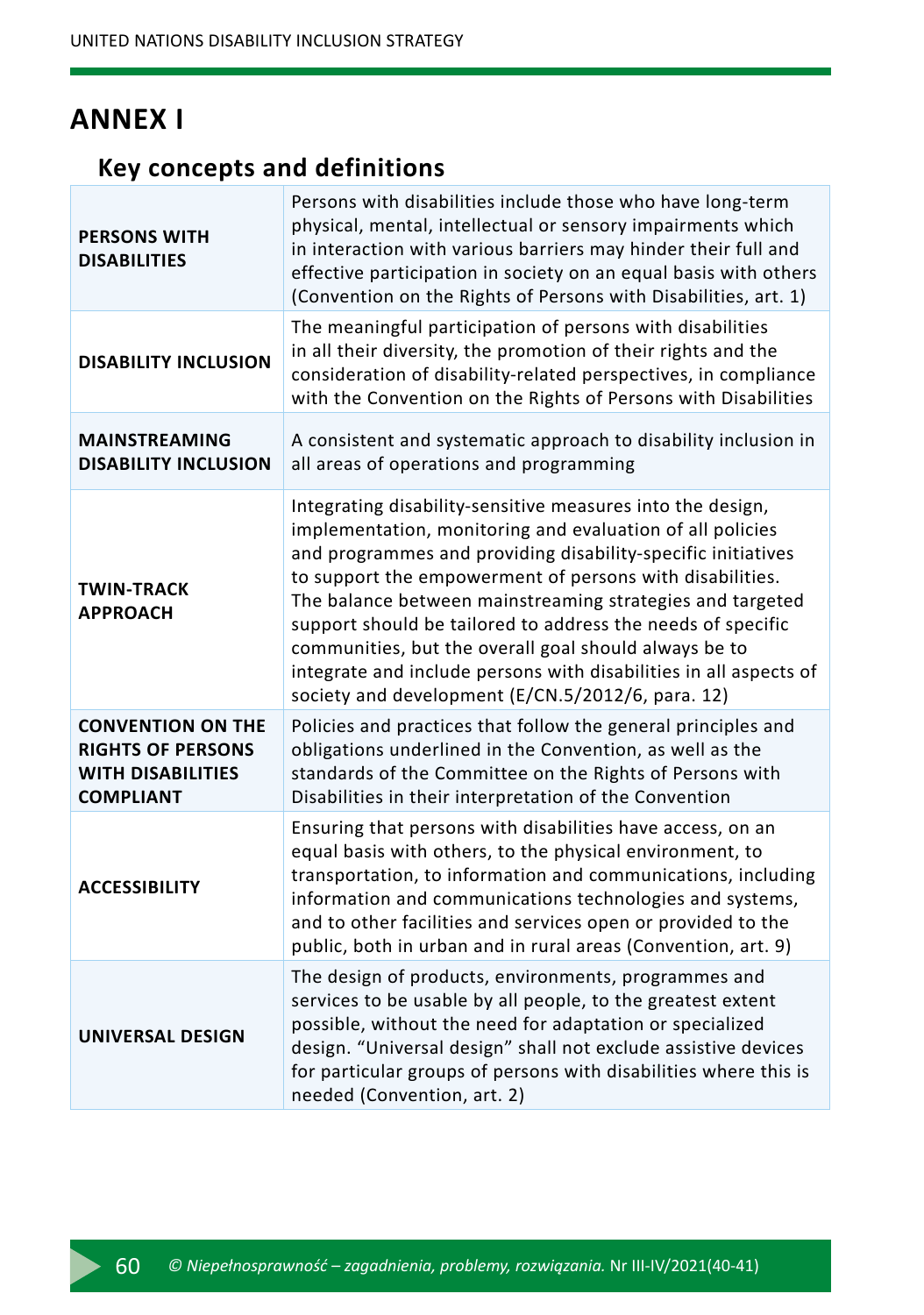| <b>DISCRIMINATION</b><br><b>ON THE BASIS OF</b><br><b>DISABILITY</b> | Any distinction, exclusion or restriction on the basis of<br>disability that has the purpose or effect of impairing or<br>nullifying the recognition, enjoyment or exercise, on an<br>equal basis with others, of all human rights and fundamental<br>freedoms in the political, economic, social, cultural, civil<br>or any other field. It includes all forms of discrimination,<br>including denial of reasonable accommodation (Convention,<br>art. $2)$ |
|----------------------------------------------------------------------|--------------------------------------------------------------------------------------------------------------------------------------------------------------------------------------------------------------------------------------------------------------------------------------------------------------------------------------------------------------------------------------------------------------------------------------------------------------|
| <b>REASONABLE</b><br><b>ACCOMMODATION</b>                            | Necessary and appropriate modification and adjustments not<br>imposing a disproportionate or undue burden, where needed<br>in a particular case, to ensure to persons with disabilities the<br>enjoyment or exercise on an equal basis with others of all<br>human rights and fundamental freedoms (Convention, art. 2)                                                                                                                                      |
| <b>ORGANIZATION</b><br>OF PERSONS WITH<br><b>DISABILITIES</b>        | Organizations comprising a majority of persons with<br>disabilities—at least half of their membership $-$ and governed,<br>led and directed by persons with disabilities (CRPD/C/11/2,<br>annex II, para. 3). Such organizations should be rooted in,<br>committed to and fully respectful of the principles and rights<br>recognized in the Convention (CRPD/C/GC/7, para. 11)                                                                              |

### **ANNEX II**

### **Participation in the consultation process**

Initial consultations were held between October and December 2018 through virtual meetings of the subworking group of the Inter-Agency Support Group on the Convention on the Rights of Persons with Disabilities, which comprises disability focal points from 28 United Nations entities and 2 civil society organizations.

A zero draft of the documents was circulated in early January 2019, bilateral consultations to collect feedback thereon were undertaken with 11 United Nations entities, and written comments were received from 16 United Nations entities on the zero draft. Furthermore, a workshop held on 24 January 2019 brought together 56 participants representing 22 United Nations entities and 2 civil society organizations to conduct discussions on the documents and provide comments.

As a result of the consultations, a revised draft of the documents was prepared and circulated in early February. The draft formed the basis for briefings, additional consultations and in-depth piloting/validation sessions with 22 United Nations entities held in Geneva, New York and Bangkok, as well as by telephone with United Nations entities in Rome and Amman, between 19 February and 1 March 2019. Written comments on the revised drafts were received from 13 United Nations entities.

In February 2019, the secretariat of the High-level Committee on Management circulated to its members a survey of current initiatives on disability inclusion in support of the development process. Furthermore, six inter-agency networks were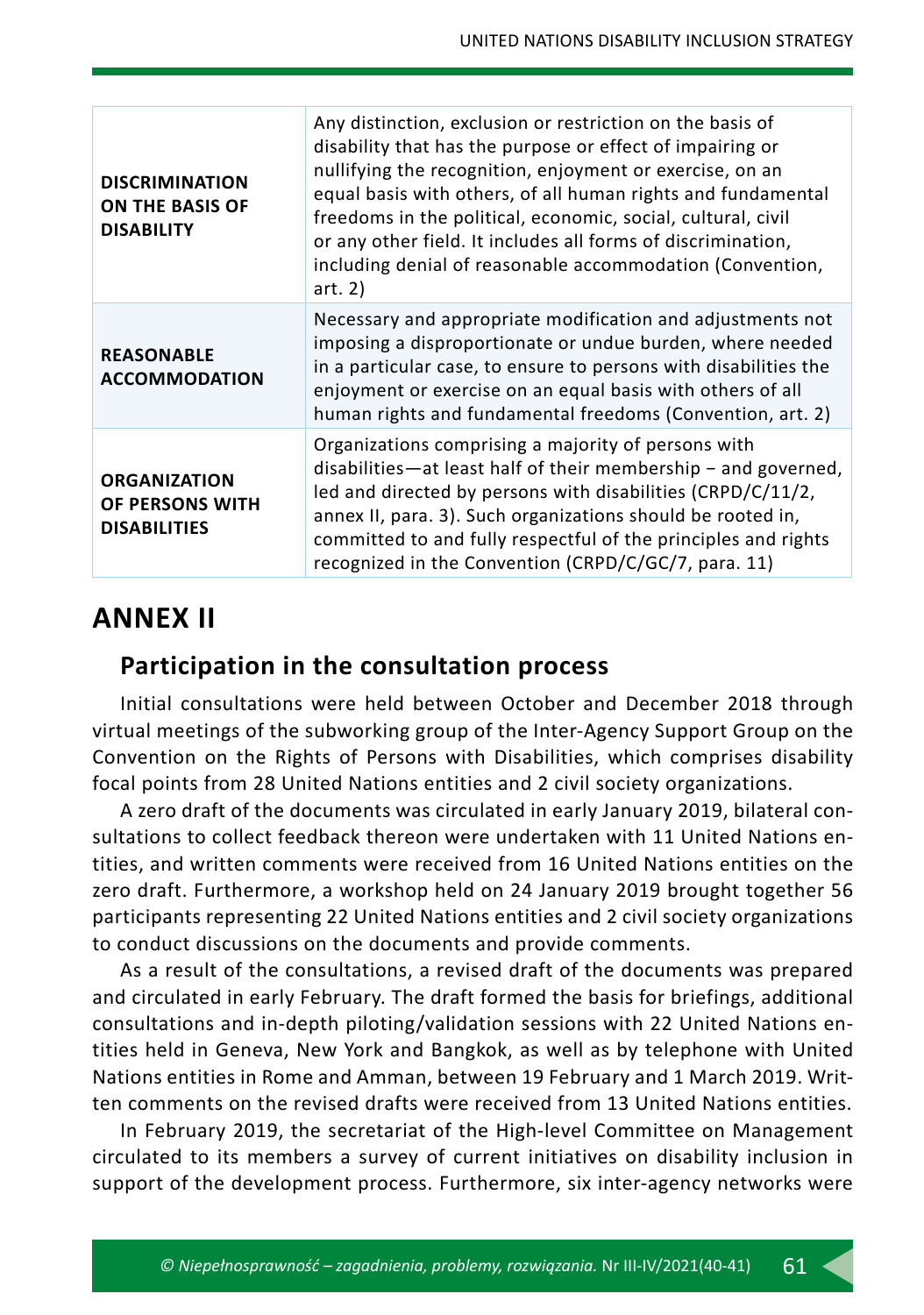engaged, with a dedicated briefing provided to the Human Resources Network and several submissions of written inputs.

On the basis of the outcomes of the consultations/briefings and the piloting/ validation sessions, a final draft of the documents was prepared and circulated in early March 2019. Comments on that version were received from eight entities, and the documents were formally endorsed by the Inter-Agency Support Group on the Convention on the Rights of Persons with Disabilities on 14 March for submission, for consideration by the Highlevel Committee on Management and the High-level Committee on Programmes.

From the outset, persons with disabilities and their representative organizations have played an active role, including through participation in briefings and meetings and contributions to the drafting process. International Disability Alliance, an umbrella organization that comprises organizations of persons with disabilities, has been an active participant. The International Disability and Development Consortium, a civil society organization that works on disability issues, contributed to the drafting.

Furthermore, staff with disabilities have been engaged through the briefings, consultations and piloting/validation workshops.

In total, nearly 300 individuals from some 60 United Nations entities, staff unions and civil society organizations were engaged directly by the facilitation team in the development of tools. An even greater number of individuals provided their comments after being briefed by their colleagues, who had been engaged directly.

| TABLE 1                    |                              |                  |                                                           |                 |
|----------------------------|------------------------------|------------------|-----------------------------------------------------------|-----------------|
| Zero draft (January 2019)  |                              |                  |                                                           |                 |
| Consultations/<br>meetings | Global workshop in New York  |                  | <b>Written comments</b>                                   |                 |
| 1. CEB secretariat         | 1. CEB secretariat 14. DGACM |                  | 1. CEB secretariat                                        | 10. UN-Women    |
| 2.1LO                      | 2. EOSG                      | 15. DMSPC        | 2. Convention<br>secretariat                              | <b>11. DESA</b> |
| 3.10M                      | 3. ESCAP                     | 16. DOS          | 3. ESCAP                                                  | 12. DMSPC       |
| 4. OCHA                    | 4. ESCWA                     | <b>17. RCNYO</b> | 4. ESCWA                                                  | <b>13.</b> DOS  |
| 5. OHCHR                   | $5.$ IDA <sup>a</sup>        | <b>18. UNDP</b>  | $5.$ IDD $C^a$                                            | 14. UNFPA       |
| 6. DMSPC                   | $6.$ IDD $C^a$               | 19. UNFPA        | 6. IOM                                                    | <b>15. UNOG</b> |
| <b>7.</b> DOS              | 7. ILO                       | 20. UNHCR        | 7. Special<br>Envoy on<br>Disability and<br>Accessibility | 16. UNPRPD      |
| 8. UNHCR                   | 8.10M                        | 21. UNICEF       | 8. Staff Union                                            | 17. UNRWA       |
| 9. UNICEF                  | 9. OHCHR                     | <b>22. UNOG</b>  | 9. UN-Habitat                                             |                 |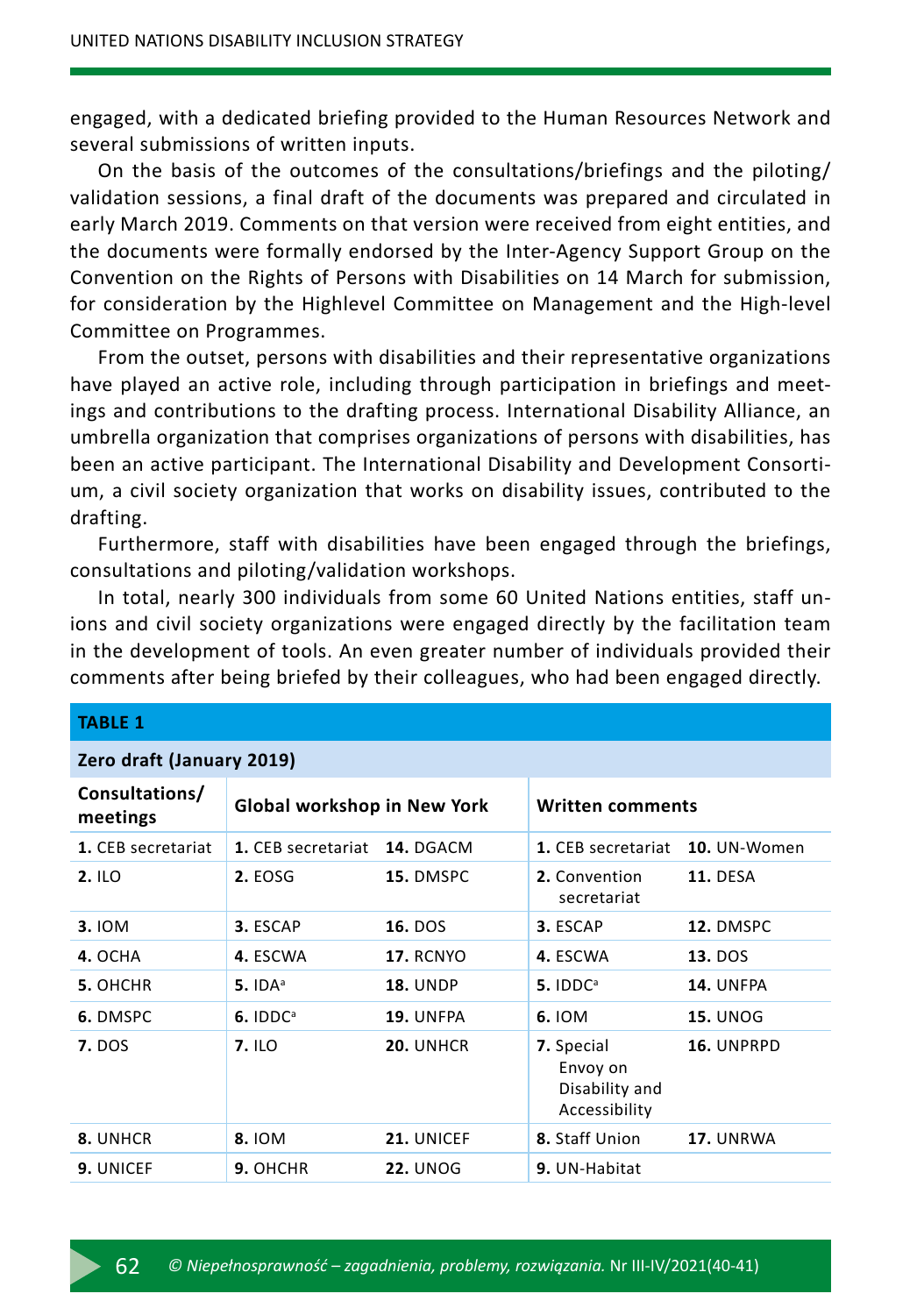| <b>TABLE 1</b>            |                 |                |
|---------------------------|-----------------|----------------|
| Zero draft (January 2019) |                 |                |
| <b>10. UNOG</b>           | 10. Staff Union | 23. UNOPS      |
| <b>11. WHO</b>            | 11. UN-Women    | 24. UNPRPD     |
| <b>12. WIPO</b>           | <b>12. DCO</b>  | <b>25. WFP</b> |
|                           | <b>13. DESA</b> | 26. World Bank |

<sup>a</sup> Civil society organization.

**Note:** The following abbreviations are used in the tables above: CEB, United Nations System Chief Executives Board for Coordination; DCO, Development Coordination Office; DESA, Department of Economic and Social Affairs; DGACM, Department for General Assembly and Conference Management; DGC, Department of Global Communications; DMSPC, Department of Management Strategy, Policy and Compliance; DOS, Department of Space; DPO, Department of Peace Operations; DPPA, Department of Political and Peacebuilding Affairs; DSS, Department of Safety and Security; EOSG, Executive Office of the Secretary-General; ESCAP, Economic and Social Commission for Asia and the Pacific; ESCWA, Economic and Social Commission for Western Asia; FAO, Food and Agriculture Organization of the United Nations; ICAO, International Civil Aviation Organization; ICGEB, International Centre for Genetic Engineering and Biotechnology; IDA, International Development Association; IDDC, International Disability and Development Consortium; IFAD, International Fund for Agricultural Development; ILO, International Labour Organization; IMO, International Maritime Organization; IOM, International Organization for Migration; ITU, International Telecommunication Union; OCHA, Office for the Coordination of Humanitarian Affairs; OICT, Office of Information and Communications Technology; OPCW, Organisation for the Prohibition of Chemical Weapons; RCNYO, Regional Commissions New York Office; UNAIDS, Joint United Nations Programme on HIV/ AIDS; UNDP, United Nations Development Programme; UNEP, United Nations Environment Programme; UNFPA, United Nations Population Fund; UN-Habitat, United Nations Human Settlements Programme; UNHCR, Office of the United Nations High Commissioner for Refugees; UNICEF, United Nations Children's Fund; UNIDO, United Nations Industrial Development Organization; UNOG, United Nations Office at Geneva; UNOPS, United Nations Office for Project Services; UNPRPD, United Nations Partnership to Promote the Rights of Persons with Disabilities; UNRWA, United Nations Relief and Works Agency for Palestine Refugees in the Near East; UN-Women, United Nations Entity for Gender Equality and the Empowerment of Women; UNWTO, World Tourism Organization; WFP, World Food Programme; WHO, World Health Organization; WIPO, World Intellectual Property Organization; WMO, World Meteorological Organization; WTO, World Trade Organization.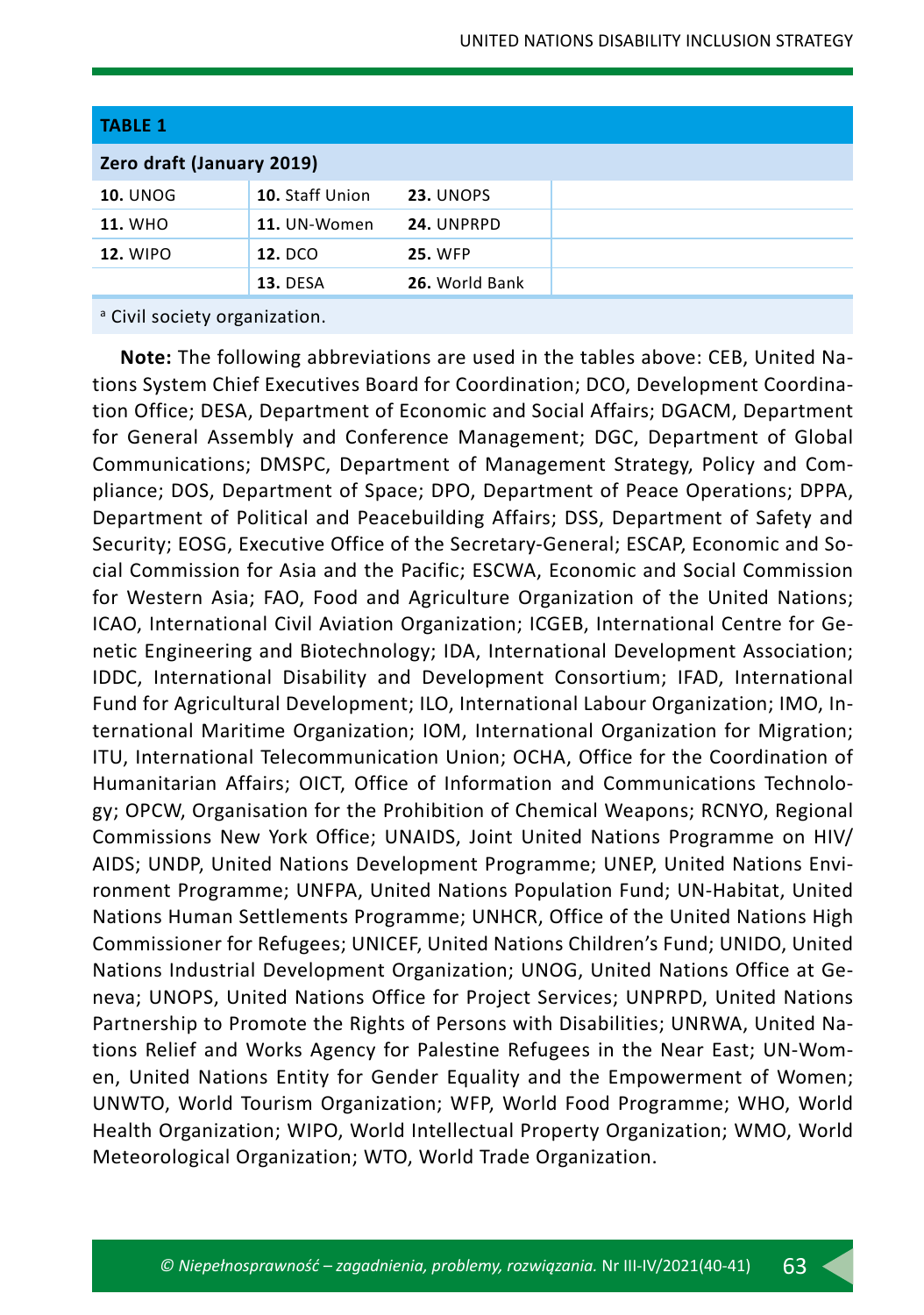#### **TABLE 2**

#### **First draft (February 2019)**

| Consultations/<br>meetings | Piloting/validation    |                        | <b>Written comments</b> |
|----------------------------|------------------------|------------------------|-------------------------|
| <b>1. IOM</b>              | 1. ESCAP               | 14. DPO $b$            | 1. ESCAP                |
|                            | <b>2. FAO</b>          | 15. DPP $A^b$          | <b>2. FAO</b>           |
|                            | 3. IFAD                | $16.$ DSS <sup>b</sup> | $3.1$ DD $Ca$           |
|                            | 4.1LO                  | <b>17. UNDP</b>        | 4. ILO                  |
|                            | <b>5. ITU</b>          | 18. UNICEF             | 5. UN-Women             |
|                            | 6. OHCHR               | <b>19. UNOG</b>        | 6. DESA                 |
|                            | 7. UN-Women            | 20. UNRWA              | 7. DMSPC                |
|                            | 8. DCO <sup>b</sup>    | <b>21. WHO</b>         | 8. UNDP                 |
|                            | 9. DESA                |                        | 9. UNFPA                |
|                            | 10. DGACM <sup>b</sup> |                        | 10. UNHCR               |
|                            | $11.$ DGC <sup>b</sup> |                        | 11. UNPRPD              |
|                            | 12. DMSPC <sup>b</sup> |                        | <b>12. WIPO</b>         |
|                            | 13. DOS $^{\rm b}$     |                        | <b>13. UNIDO</b>        |

<sup>a</sup> Civil society organization.

b Participated in Secretariat-wide piloting/validation session.

#### **TABLE 3**

#### **Final draft (March 2019)**

| <b>Written comments</b>     |                 |          |  |
|-----------------------------|-----------------|----------|--|
| <b>1.</b> Staff federations | 4. UNFPA        | 7. WFP   |  |
| 2. UN-Women                 | <b>5. UNHCR</b> | 8. WHO   |  |
| <b>3.</b> DOS               | 6. UNICEF       | 9. UNIDO |  |
|                             |                 |          |  |